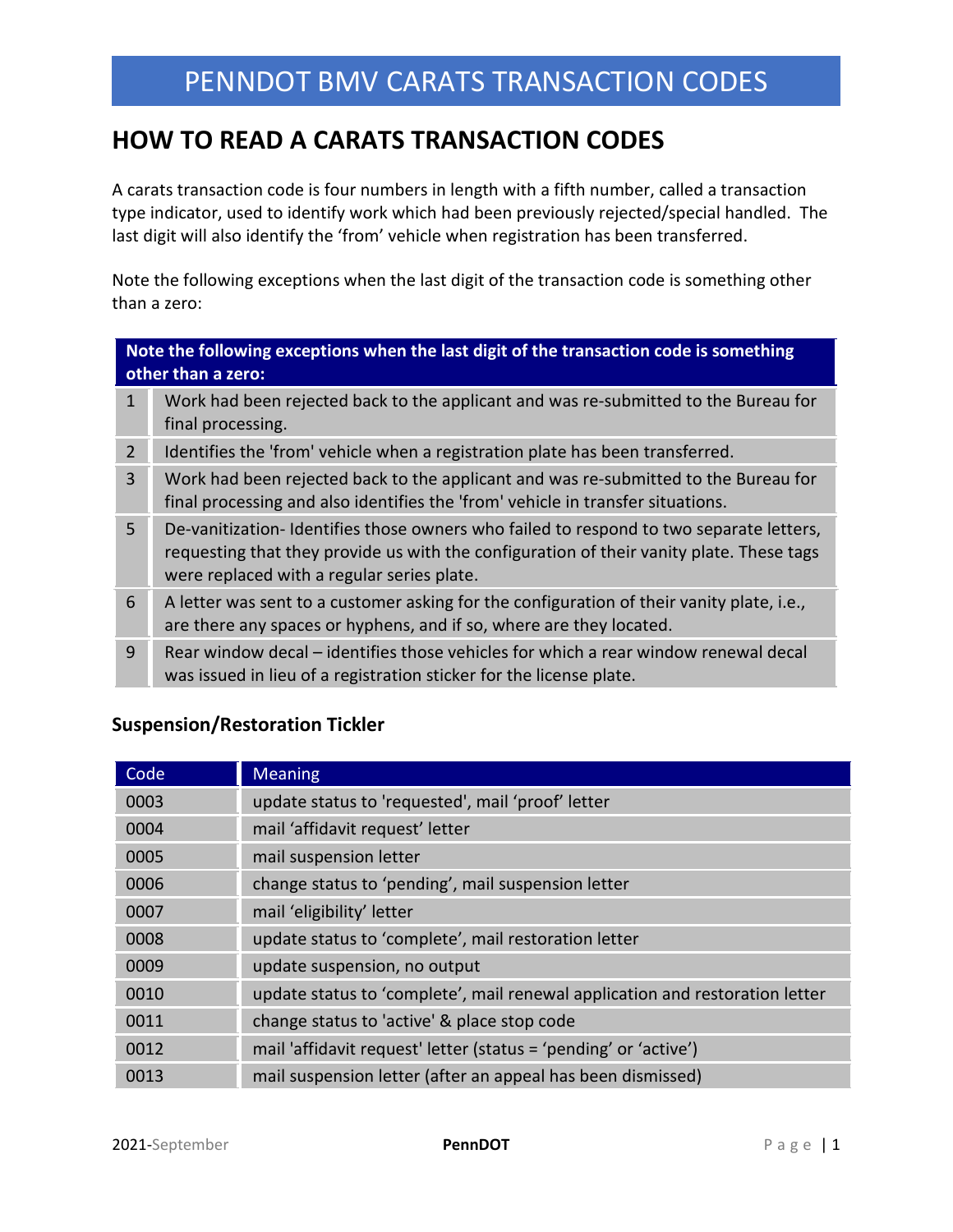## **CARATS Changes Which Generate FR/Suspension Output**

| Code | <b>Meaning</b>                                        |
|------|-------------------------------------------------------|
| 0016 | mail 'additional' suspension letter (credit given)    |
| 0017 | mail 'additional' suspension letter                   |
| 0018 | mail 'additional' suspension letter (reinstate)       |
| 0019 | mail 'additional' letter (old indefinite suspensions) |

## **'Other' CARATS Transactions**

| Code | <b>Meaning</b>                            |
|------|-------------------------------------------|
| 0015 | update of ARP vehicle weight values       |
| 0020 | ARP registration renewal                  |
| 0021 | transfer vehicle to ARP                   |
| 0022 | reactivate vehicle in CARATS              |
| 0023 | ARP fee distribution                      |
| 0024 | generate automatic refund in counter mode |
| 0025 | generate automatic refund in mail mode    |
| 0026 | generate blanket check refund             |
| 0027 | generate DL automatic refund              |
| 0028 | generate DL blanket check refund          |
| 0029 | DL counter refunds                        |
| 0030 | generate renewal application              |
| 0031 | place permanent fleet stop                |
| 0032 | remove permanent fleet stop               |
| 0040 | ARP tag replacement                       |
| 0079 | Local Fee Reg Prohit (F) Added            |
| 0089 | Local Fee Reg Probit (F) Remove           |

## **Citation/ARS Processing (Electronic Interface)**

| Code | <b>Meaning</b>                                 |
|------|------------------------------------------------|
| 0033 | create ARS suspension/mail suspension letter   |
| 0034 | create 1786F suspension/mail suspension letter |
| 0035 | process 6308/mail 'proof' letter               |
| 0036 | process 6308 citation no action, no output     |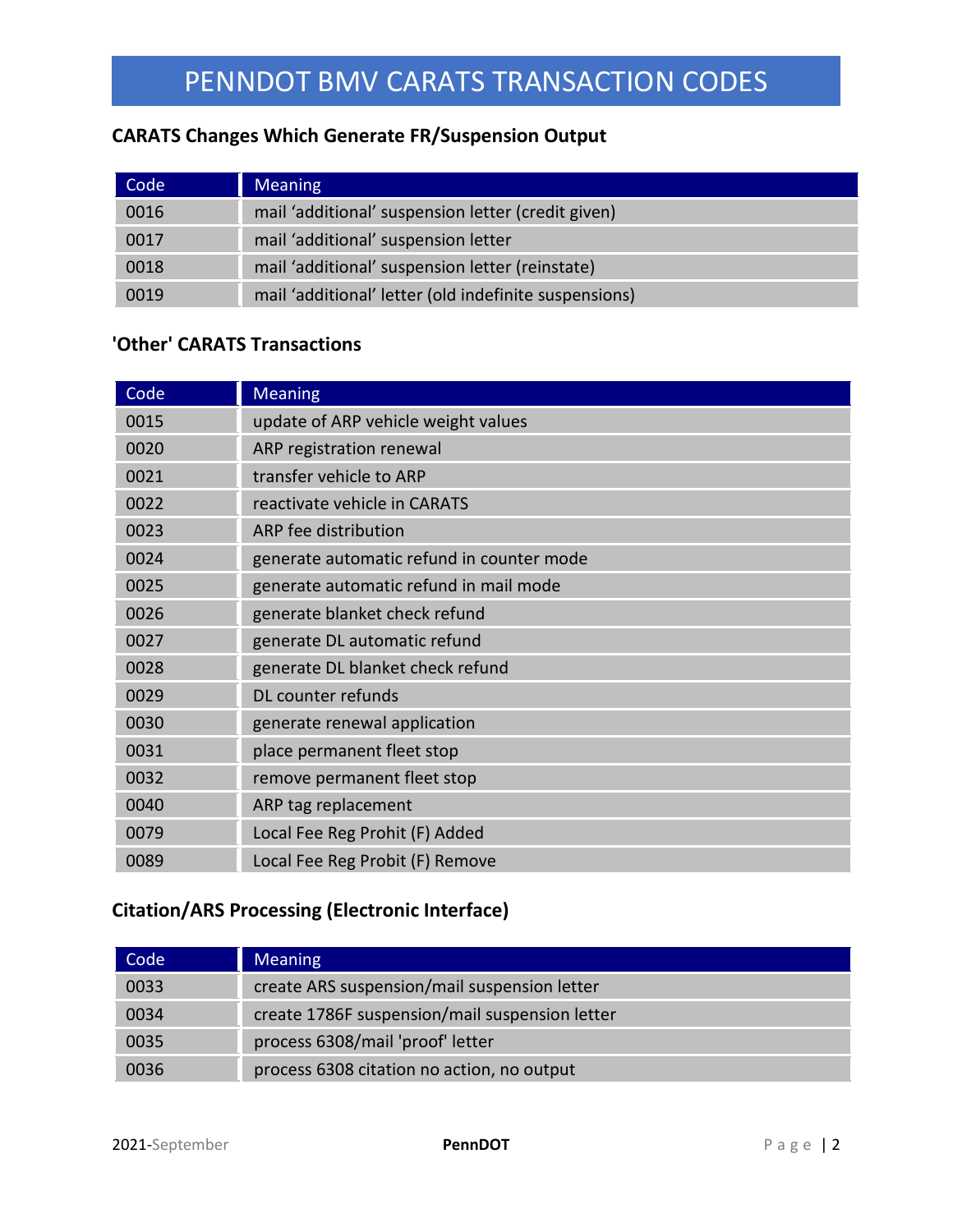## **Return Check Tickler**

| Code | Meaning                                                |
|------|--------------------------------------------------------|
| 0037 | create return check suspension, mail suspension letter |

### **Fleet Processing**

| Code <sup>1</sup> | <b>Meaning</b>         |
|-------------------|------------------------|
| 0038              | renew fleet vehicle    |
| 0039              | generate fleet renewal |

### **Abandoned Vehicle Processing**

| Code | <b>Meaning</b>                     |
|------|------------------------------------|
| 0042 | abandoned vehicle fee distribution |

## **New Insurance Policies & Cancellations (Electronic Transfer)**

| Code | <b>Meaning</b>                                                                              |
|------|---------------------------------------------------------------------------------------------|
| 0043 | reserved                                                                                    |
| 0044 | new policy, change status to 'comply', mail 'acknowledge of proof letter'                   |
| 0045 | new policy, update vehicle insurance database, no output                                    |
| 0046 | new policy, mail 'affidavit request' letter                                                 |
| 0047 | new policy, create suspension, mail suspension letter                                       |
| 0048 | cancel, no updates done since new policy exists, audit trail only, no output                |
| 0049 | cancel, retain data on suspension database, no output                                       |
| 0051 | cancel, non-stackable, audit trail only, no output                                          |
| 0052 | cancel, mail 'affidavit request' letter                                                     |
| 0053 | cancel, create suspension, mail suspension letter                                           |
| 0054 | cancel, create 'held' status, add soft stop, no output                                      |
| 0055 | new policy, update, mail 'affidavit to rescind letter', (status = 'pending' or<br>'active') |
| 0056 | new policy, rescind 'detail', mail rescind letter, free tag replacement                     |
| 0057 | new policy, rescind 'detail', mail rescind letter, mail renewal application                 |
| 0058 | new policy, rescind 'detail', mail rescind letter                                           |

## **Reinstate (Electronic)**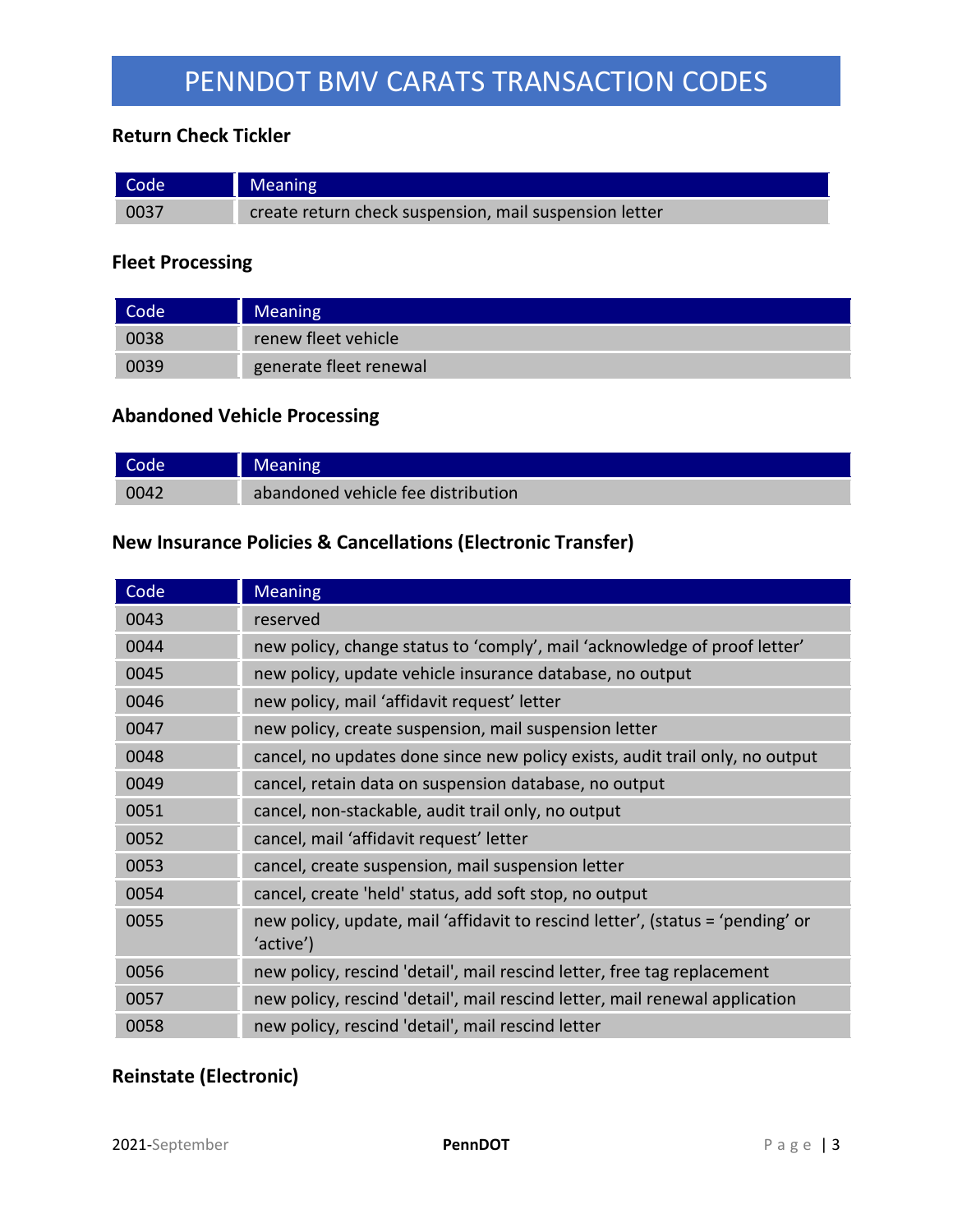| Code | <b>Meaning</b>                                                     |
|------|--------------------------------------------------------------------|
| 0090 | reinstatement, change status to 'comply', mail comply letter       |
| 0091 | reinstatement, change status to 'Rescind', mail rescind letter     |
| 0092 | update Suspension                                                  |
| 0093 | suspension updated, mail 'affidavit request letter                 |
| 0094 | reinstatement, error 8207, generate rejection letter               |
| 0096 | reinstatement, change status to 'Pending' generate Official Notice |

## **Philadelphia Parking Authority (PPA) Suspensions (Electronic Transfer)**

| Code | <b>Meaning</b>                                        |
|------|-------------------------------------------------------|
| 0059 | PPA, create suspension, mail suspension letter, 1379A |
| 0060 | PPA, create suspension, mail suspension letter, 1379D |

## **Pennsylvania Turnpike Commission (PTC) Suspensions**

| Code | <b>Meaning</b>                                        |
|------|-------------------------------------------------------|
| 0061 | PTC, create suspension, mail suspension letter, 1380A |
| 0062 | PTC, create suspension, mail suspension letter, 1380E |
| 0066 | PTC, create suspension, mail suspension letter, 1380F |

## **Renewal of Registration**

| Code     | <b>Meaning</b>                                                      |
|----------|---------------------------------------------------------------------|
| $0063*$  | registration renewal update (S4000 Renewal Processor)*              |
| 0064*    | registration renewal update (S4000 Renewal Processor)* w/ ODTF *    |
| 0065*    | registration renewal update (DP500 Renewal Processor)* w/VTF *      |
| 0069*    | registration renewal update (DP500 Renewal Processor)* w/ODTF & VTF |
| 4100**   | ACT-73 Pediatric Cancer \$5 Donation via eGov                       |
| $4101**$ | ODTF, VTF, Pedi Cancer Donation via eGov                            |
| $4102**$ | ODTF, Pedi Cancer Donation via eGov                                 |
| $4103**$ | VTF, Pedi Cancer Donation via eGov                                  |
| $4104**$ | Keystone Tree Restricted Account via eGov                           |
| 4105**   | Keystone Tree Restricted Account, ODTF via eGov                     |
| 4106**   | Keystone Tree Restricted Account, VTF via eGov                      |
| $4107**$ | Keystone Tree Restricted Account, PCRF via eGov                     |
| 4108**   | Keystone Tree Restricted Account, ODTF, VTF via eGov                |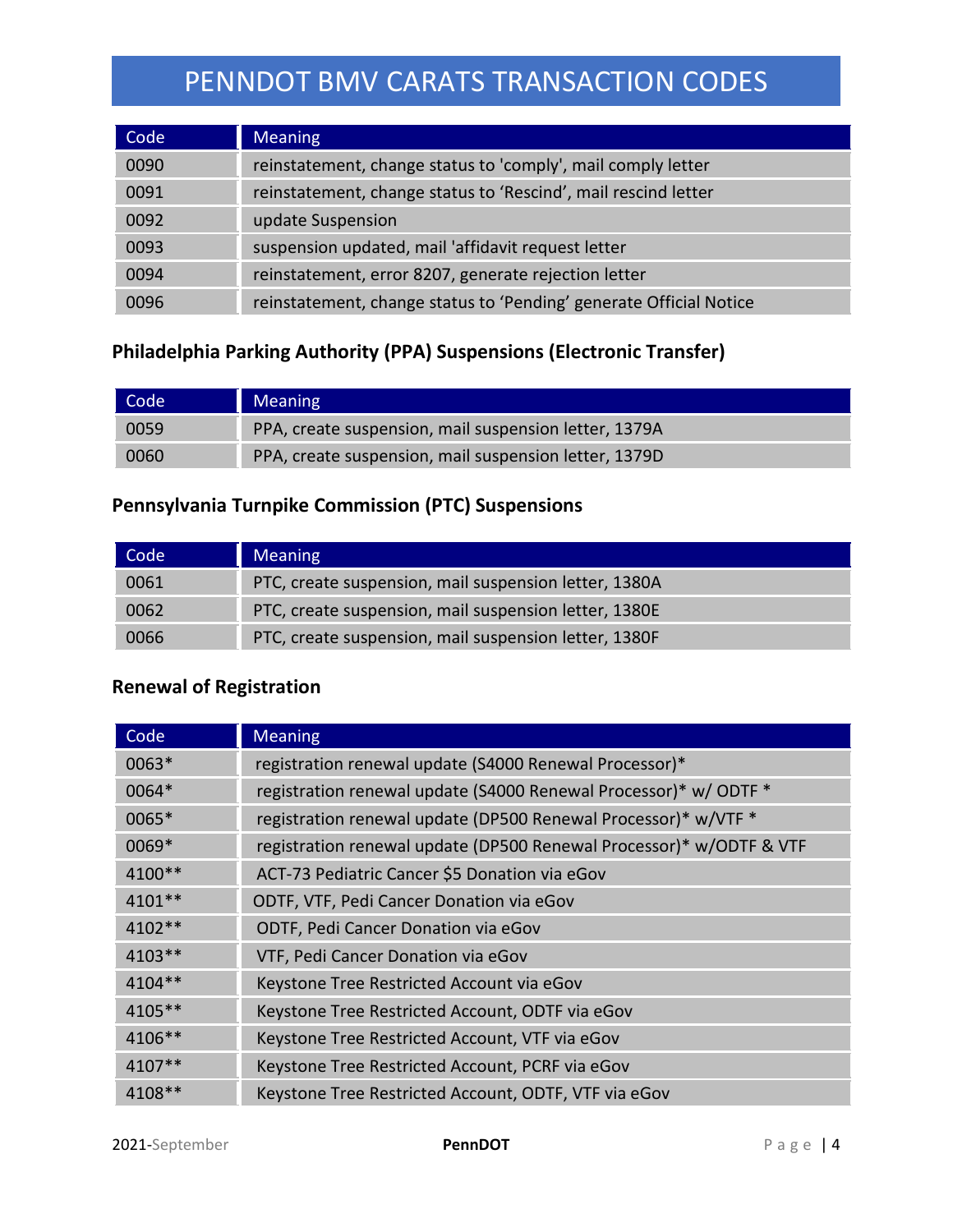| $4109**$ | Keystone Tree Restricted Account, ODTF, PCRF via eGov      |
|----------|------------------------------------------------------------|
| $4110**$ | Keystone Tree Restricted Account, VTF, PCRF via eGov       |
| $4111**$ | Keystone Tree Restricted Account, ODTF, PCRF, VTF via eGov |

\*These are also the codes which will appear for ALL internet transactions. The only way to distinguish between Internet/Non-Internet processing is by looking at the operator identification number (OPERID). Internet transactions contain OPERID's 2600 to 2624.

\*\*These codes are internet transactions only

### **Insurance Audit Responses (Electronic Transfer)**

| Code | <b>Meaning</b>                                            |
|------|-----------------------------------------------------------|
| 0066 | positive audit                                            |
| 0067 | negative audit, create suspension, mail suspension letter |
| 0068 | negative audit, audit trail only, no output               |

### **Gatekeeper/ Generate MCSAP/INSP Suspension Output.**

| Code | <b>Meaning</b>                                           |
|------|----------------------------------------------------------|
| 0070 | returned vehicle/return all fees                         |
| 0071 | returned vehicle/return sales tax only                   |
| 0072 | mail 'additional' INSP suspension letter (credit given)  |
| 0073 | mail 'additional' INSP suspension letter                 |
| 0074 | mail 'additional' MCSAP suspension letter (credit given) |
| 0075 | mail 'additional' MCSAP suspension letter                |
| 0076 | mail 'additional' reinstate INSP suspension letter       |
| 0077 | mail 'additional reinstate' MCSAP suspension letter      |

#### **Return Check Processing**

| Code | <b>Meaning</b>            |
|------|---------------------------|
| 0078 | dunning letter submission |

### **Electronic Lien Processing**

| Code | <b>Meaning</b>                           |
|------|------------------------------------------|
| 0080 | convert existing lien to ELT (no output) |
| 0081 | release ELT lien                         |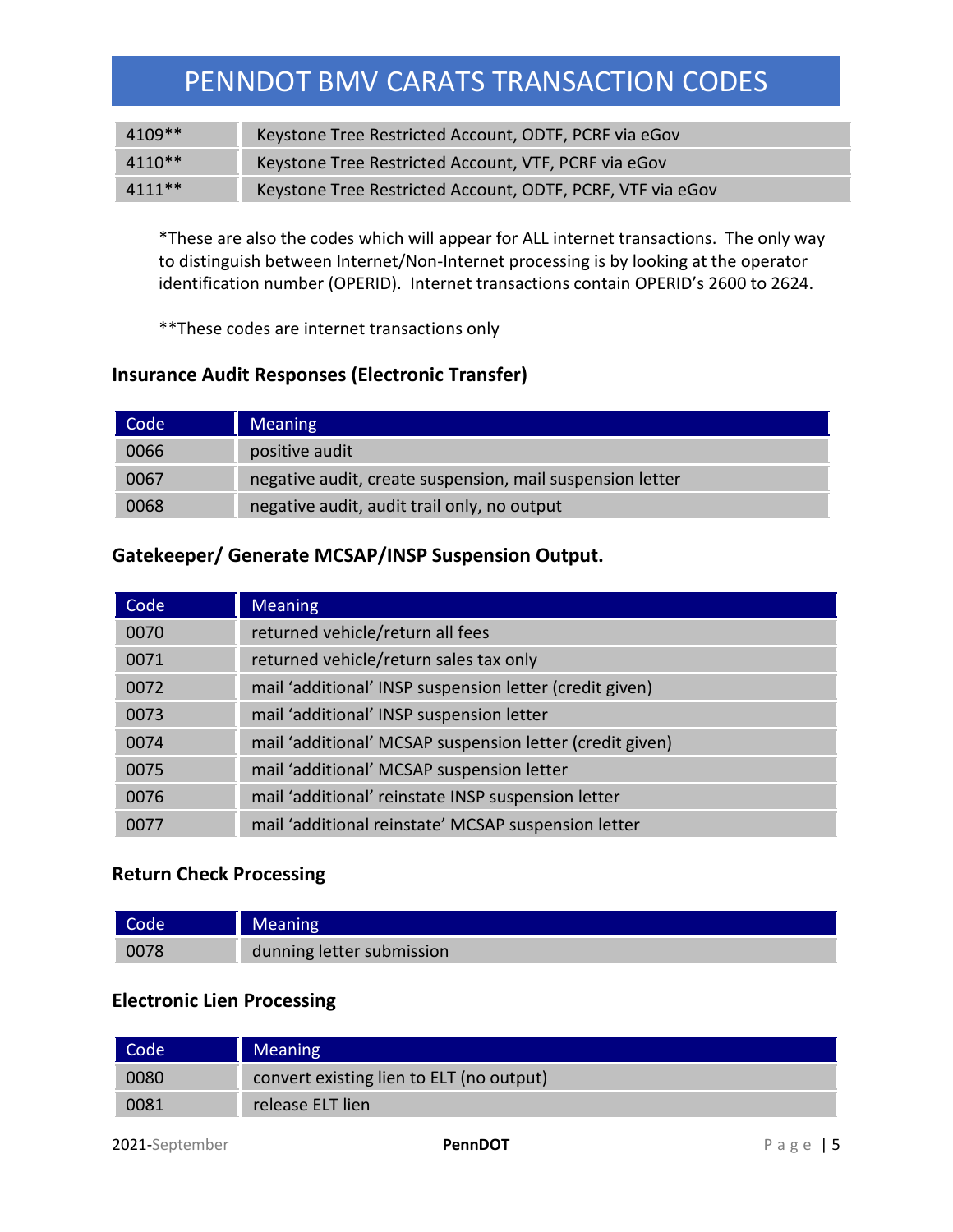| 0082 | release ELT indicator                                          |
|------|----------------------------------------------------------------|
| 0083 | release ELT lien to dealer                                     |
| 0084 | change owner's address/release ELT lien NO REGISTRATION OUTPUT |
| 0087 | change owner's address NO REGISTRATION OUTPUT                  |
| 0088 | change ELT lien holder's address change NO OUTPUT              |

## **Stop Code Placement/Removal (Electronic Interface)**

| Code | <b>Meaning</b>               |
|------|------------------------------|
| 0085 | remove soft stop             |
| 0086 | place hard stop              |
| 0098 | remove soft stop (SC system) |
| 0099 | place hard stop (SC system)  |

\*If the operator ID associated with this transaction code is 2600 to 2624, this reflects that processing took place via the Internet and not the DP500 processor

### **Vehicle Inspection Update**

| Code | Meaning                              |
|------|--------------------------------------|
| 9700 | update inspection record (no output) |

## **The following transactions are processed online with immediate updating:**

## **MV01 - Create New Title Record/Change of Ownership**

| Code | <b>Meaning</b>                                           |
|------|----------------------------------------------------------|
| 0110 | title only                                               |
| 0111 | title & tag                                              |
| 0112 | title and transfer tag and/or renew                      |
| 0113 | reissue title and exchange tag                           |
| 0114 | reassign title only                                      |
| 0115 | reassign title and tag                                   |
| 0116 | reassign title and transfer tag and/or renew             |
| 0117 | reassign title, transfer, reissue, exchange and/or renew |
| 0118 | Non-PA junk certificate                                  |
| 0199 | title and reg - title, transfer, and general reissuance  |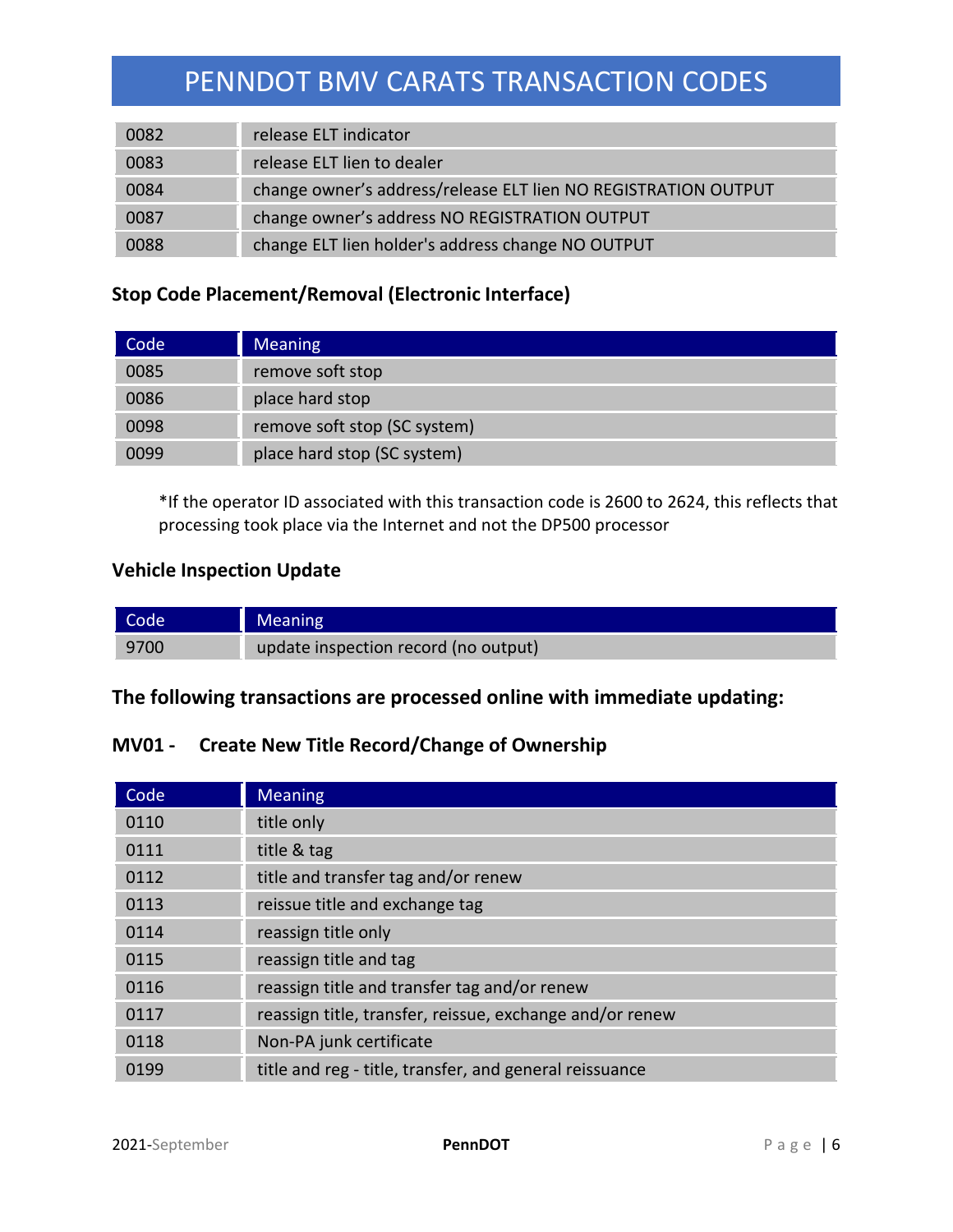### **MV03 - Change Owner/Lessee Name/Address**

| Code | <b>Meaning</b>                                       |
|------|------------------------------------------------------|
| 0310 | change owner name                                    |
| 0311 | change owner name - ELT                              |
| 0320 | change owner address                                 |
| 0330 | change owner name and owner address                  |
| 0331 | change owner name and owner address - ELT            |
| 0340 | change name and lessee maintenance                   |
| 0350 | change address and lessee maintenance                |
| 0360 | change name and address and lessee maintenance       |
| 0361 | change name and address and lessee maintenance - ELT |
| 0370 | lessee maintenance only                              |
| 0380 | add lessee                                           |

## **MV04 - Cancel Pennsylvania Title**

| Code | <b>Meaning</b>                   |
|------|----------------------------------|
| 0410 | cancel (delete) record           |
| 0420 | re-establish canceled record     |
| 0430 | cancel record (crushed vehicle)  |
| 0440 | issue non-repairable certificate |

#### **MV06 - Change Vehicle Information**

| Code | <b>Meaning</b>             |
|------|----------------------------|
| 0610 | change vehicle information |
| 0620 | convert PA title           |

### **MV07 - Request for Duplicate Title**

| Code,         | Meaning         |
|---------------|-----------------|
| 071C<br>U7 TU | duplicate title |

### **MV08 - Add/Remove/Modify Lien Information (Includes Electronic Liens)**

| Code | <b>Meaning</b>   |
|------|------------------|
| 0810 | lien maintenance |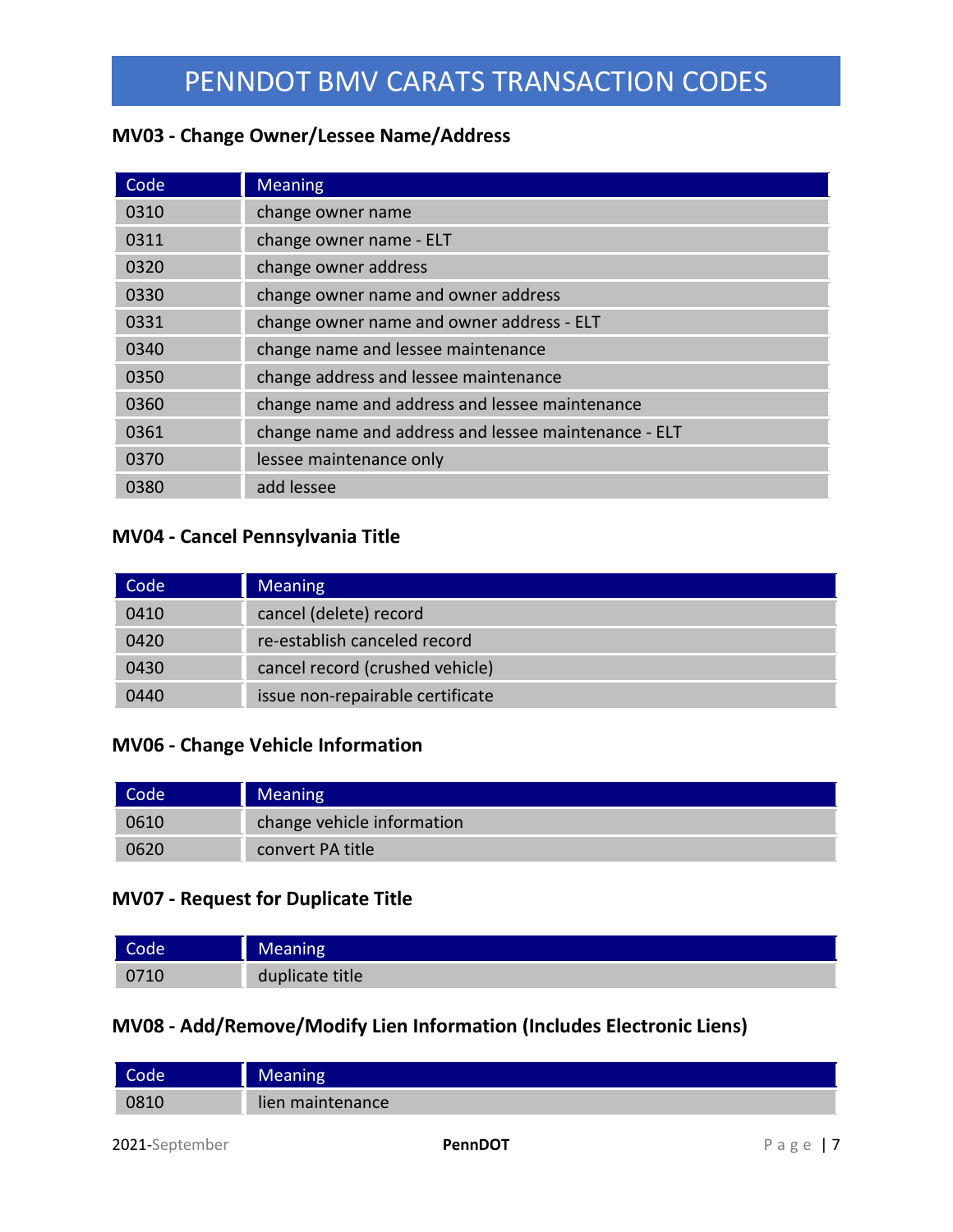| 0820 | add non-ELT lien                             |
|------|----------------------------------------------|
| 0821 | add ELT lien                                 |
| 0830 | delete non-ELT lien                          |
| 0831 | delete ELT lien                              |
| 0832 | delete ELT lien and delete NON-ELT lien      |
| 0833 | delete ELT lien and add NON-ELT lien         |
| 0834 | delete ELT lien and add ELT lien             |
| 0835 | delete ELT lien and modify NON-ELT lien      |
| 0836 | delete ELT lien and renew NON-ELT lien       |
| 0837 | delete NON-ELT lien and delete NON-ELT lien  |
| 0838 | delete NON-ELT lien and add NON-ELT lien     |
| 0839 | delete NON-ELT lien and add ELT lien         |
| 0840 | modify NON-ELT lien                          |
| 0841 | modify ELT lien                              |
| 0842 | renew ELT lien                               |
| 0843 | modify ELT lien and delete NON-ELT lien      |
| 0844 | modify ELT lien and add NON-ELT lien         |
| 0845 | modify ELT lien and modify NON-ELT lien      |
| 0846 | modify ELT lien and renew NON-ELT lien       |
| 0848 | modify NON-ELT lien and add NON-ELT lien     |
| 0849 | modify NON-ELT lien and modify NON-ELT lien  |
| 0851 | delete ELT indicator                         |
| 0852 | delete ELT indicator and delete NON-ELT lien |
| 0853 | delete ELT indicator and add NON-ELT lien    |
| 0854 | delete ELT indicator and modify NON-ELT lien |
| 0855 | delete ELT indicator and renew NON-ELT lien  |
| 0860 | submit ELT data to integrator                |
| 0861 | delete NON-ELT lien and modify NON-ELT lien  |
| 0862 | delete NON-ELT lien and renew NON-ELT lien   |
| 0863 | modify NON-ELT lien and renew NON-ELT lien   |
| 0864 | renew ELT lien and delete NON-ELT lien       |
| 0865 | renew ELT lien and add NON-ELT lien          |
| 0866 | renew ELT lien and modify NON-ELT lien       |
| 0867 | renew ELT lien and renew NON-ELT lien        |
| 0868 | renew NON-ELT lien                           |
| 0870 | renew NON-ELT lien and add NON-ELT lien      |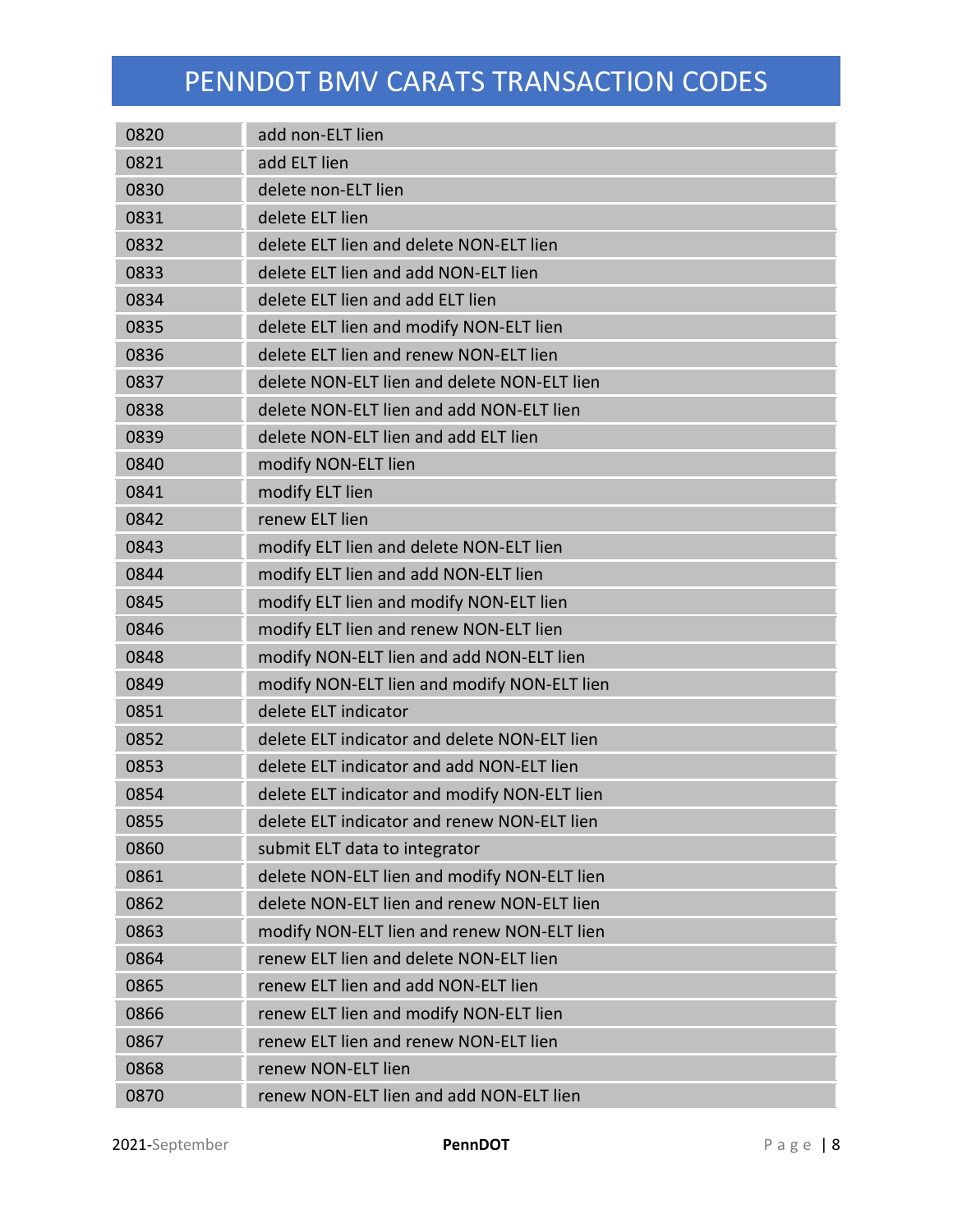| 0872 | add ELT lien and add NON-ELT lien         |
|------|-------------------------------------------|
| 0873 | add NON-ELT lien and add NON-ELT lien     |
| 0874 | renew NON-ELT lien and renew NON-ELT lien |
| 0899 | lien functions outside the list above     |

## **MV09 - Change Owner/Lessee Address (Online Messengers Only)**

| Code' | <b>Meaning</b>          |
|-------|-------------------------|
| 0920  | change owner's address  |
| 0950  | change owner and lessee |
| 0970  | change lessee address   |

## **MV10 - Create Apportioned Renewal Program (ARP) / Public Utility Commission (PUC) Suspensions**

| Code | <b>Meaning</b>                                           |
|------|----------------------------------------------------------|
| 1010 | PUC suspension, mail suspension letter                   |
| 1020 | ARP suspension, mail suspension letter                   |
| 1030 | INSP suspension, mail suspension letter                  |
| 1040 | MCSAP suspension, mail suspension letter                 |
| 1050 | 1375A Phila Authority suspension, mail suspension letter |

## **MV11 - Process Certificate of Salvage (for existing PA Titles)**

| Code | <b>Meaning</b>            |
|------|---------------------------|
| 1110 | junk certificate (no fee) |
|      | junk certificate (fee)    |

### **MV12 - Miscellaneous Financial Responsibility (FR) Processing**

| Code | <b>Meaning</b>                                 |
|------|------------------------------------------------|
| 1210 | incomplete audit, mail 'proof' letter          |
| 1211 | incomplete Audit, no action, no output         |
| 1220 | inspection mechanic, mail 'proof' letter       |
| 1221 | inspection mechanic, no action, no output      |
| 1230 | miscellaneous, mail 'proof' letter             |
| 1231 | miscellaneous processing, no action, no output |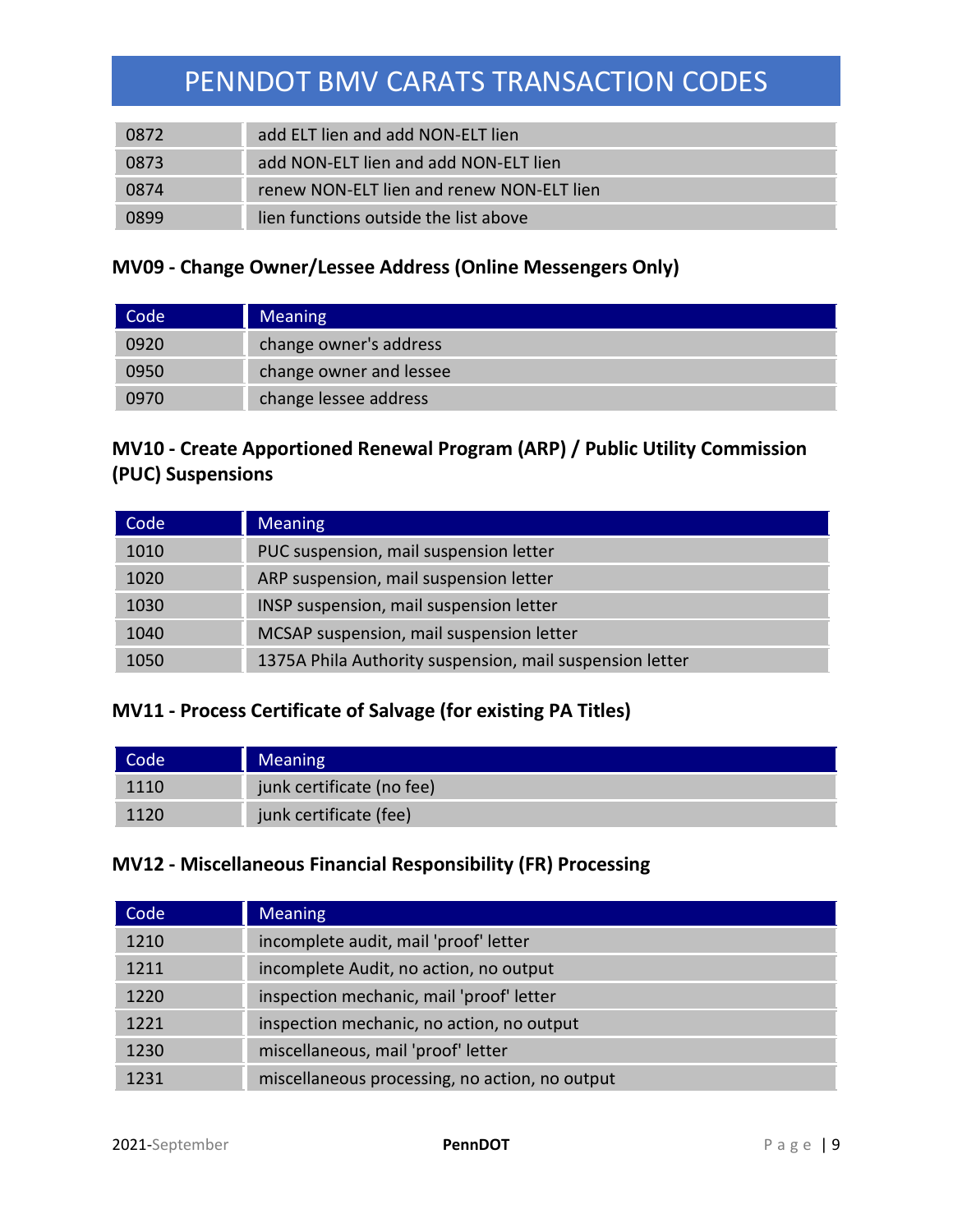| 1240 | non-reportable accident, mail 'proof' letter  |
|------|-----------------------------------------------|
| 1241 | non-reportable accident, no action, no output |
| 1250 | PA assigned claim, mail 'proof' letter        |
| 1251 | PA assigned claim, no action, no output       |

## **MV13 - Process Insurance Cancellations (Paper)**

| Code | <b>Meaning</b>                                                           |
|------|--------------------------------------------------------------------------|
| 1310 | no database updates since new policy exists, audit trail only, no output |
| 1320 | create 'retain' segment, no output                                       |
| 1330 | create 'held' segment, add soft stop, no output                          |
| 1340 | create suspension, mail suspension letter                                |
| 1350 | mail 'affidavit request' letter                                          |
| 1360 | suspension non-stackable, audit trail only, no output                    |

#### **MV16 - Record Maintenance**

| Code, | Meaning            |
|-------|--------------------|
| 1610  | record maintenance |

## **MV17 - Transfer/Issue New Registration**

| Code | <b>Meaning</b>                                         |
|------|--------------------------------------------------------|
| 1710 | transfer registration                                  |
| 1720 | transfer and reissue                                   |
| 1730 | transfer and exchange                                  |
| 1740 | transfer and renew                                     |
| 1750 | transfer, reissue and renew                            |
| 1760 | transfer, exchange and renew                           |
| 1770 | issue new registration                                 |
| 1780 | transfer antique/classic (between relatives)           |
| 1790 | transfer antique/classic (non-relative)                |
| 1799 | reg/transfer - title, transfer, and general reissuance |

## **MV18 - Process New Insurance Policies (PAPER)**

| .<br>. | ∽<br>Code j | eaning |
|--------|-------------|--------|
|--------|-------------|--------|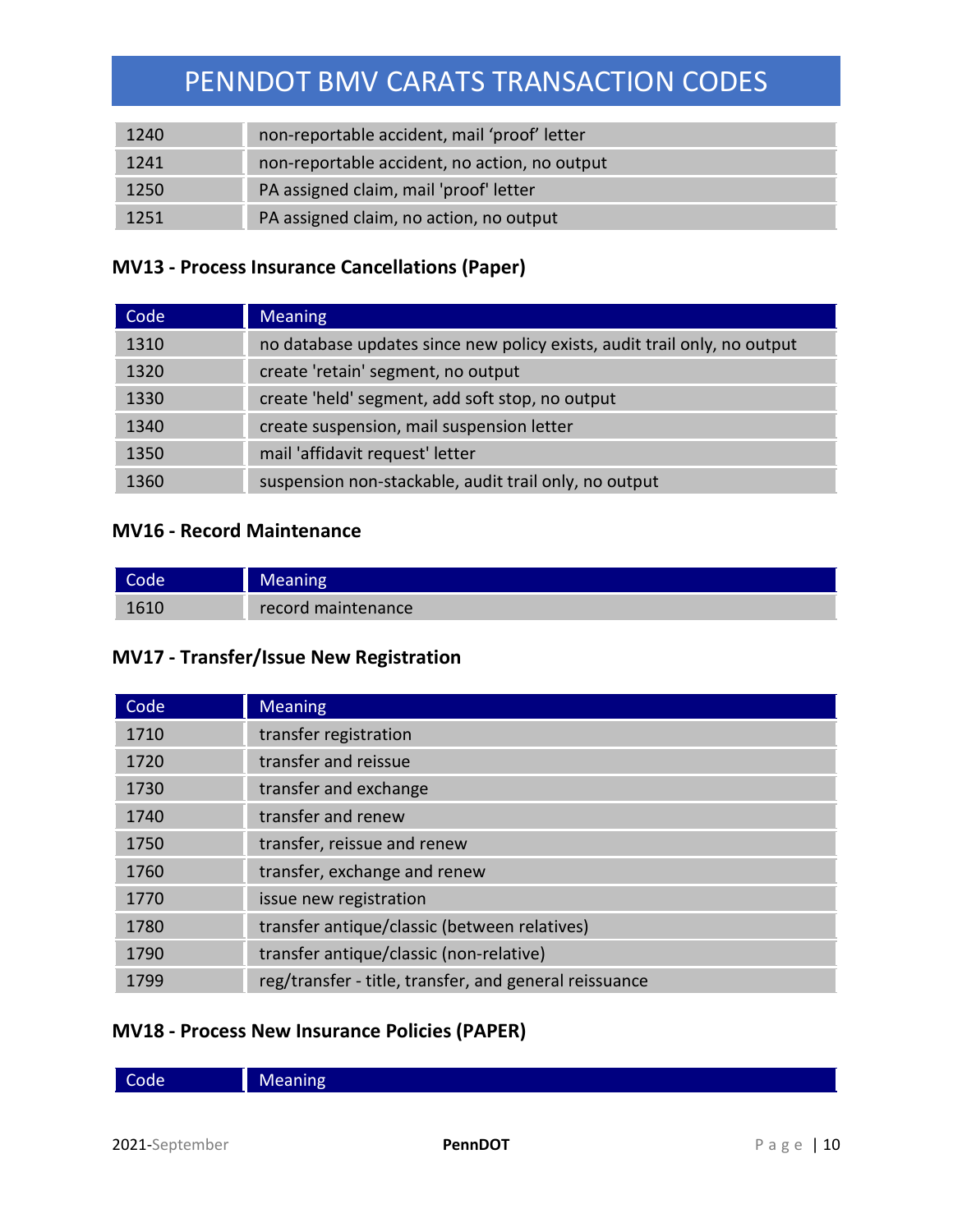| 1810 | update vehicle insurance database, no output                                                          |
|------|-------------------------------------------------------------------------------------------------------|
| 1820 | suspension status changed to 'complied', mail 'compliance' letter for<br>insurance company submission |
| 1830 | suspension status changed to 'complied', no output                                                    |
| 1840 | rescind segment, mail rescind letter, free replacement of tag                                         |
| 1841 | rescind segment, mail rescind letter, mail renewal application                                        |
| 1842 | rescind segment, mail rescind letter                                                                  |
| 1850 | update segment, mail 'affidavit request' letter                                                       |
| 1860 | create suspension, mail suspension letter                                                             |
| 1870 | update suspension, mail 'affidavit request' letter (status = 'active' or<br>'pending')                |

## **MV21 - Reserved Special Tag (Vanity) Request**

| Code <sup>1</sup> | <b>Meaning</b>       |
|-------------------|----------------------|
| 2110              | reserve special tag  |
| 2120              | reissue reserved tag |
| 2130              | renew special tag    |

## **MV22 - Release Special Tag Order**

| Code, | Meaning             |
|-------|---------------------|
| 2210  | release special tag |

#### **MV23 - Insurance Audits**

| Code | <b>Meaning</b>                                                   |
|------|------------------------------------------------------------------|
| 2310 | create vehicle insurance segment, no output                      |
| 2320 | negative audit, audit trail only, no output                      |
| 2330 | negative audit, create suspension, mail suspension letter        |
| 2335 | negative audit, non-stackable, audit trail only, no output       |
| 2340 | update insurance segment status (other than negative), no output |
| 2350 | delete insurance segment, no output                              |

## **MV25 - Special Tag (Vanity) Maintenance**

| Code | <b>Meaning</b>                |
|------|-------------------------------|
| 2510 | special tag order maintenance |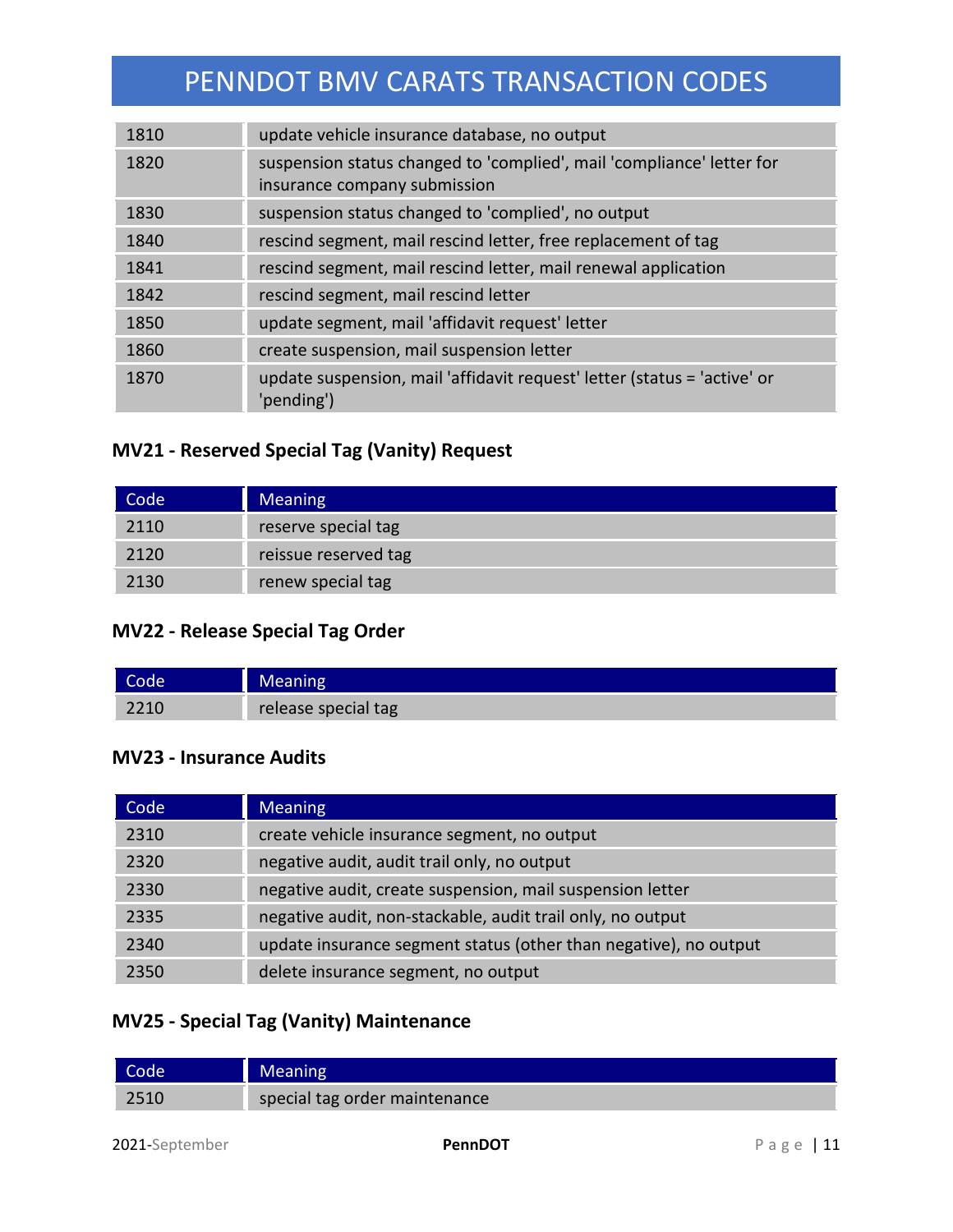| 2520 | add to special tag order              |
|------|---------------------------------------|
| 2530 | cancellation to the special tag order |
| 2540 | correct special tag owner             |

## **MV27 - Power of Attorney (POA)**

| Code | <b>Meaning</b>           |
|------|--------------------------|
| 2710 | secure power of attorney |

### **MV28 - Tag Maintenance**

| Code | <b>Meaning</b>                                                                              |
|------|---------------------------------------------------------------------------------------------|
| 2810 | make a tag only dead, no output                                                             |
| 2820 | make an assigned tag dead, no output                                                        |
| 2830 | make a dead tag a tag only, no output                                                       |
| 2840 | change dead tag status, no output                                                           |
| 2850 | 'kill' tag, update suspension, mail tag receipt letter                                      |
| 2851 | 'kill' tag, update suspension, place stop code, mail tag receipt letter                     |
| 2852 | 'kill' 'tag only' (tag received prior to suspension letter mailing date)                    |
| 2853 | 'kill' tag, close suspension, mail 'voluntary surrender' receipt letter                     |
| 2854 | 'kill' tag, tag forwarded to the FR unit, no output                                         |
| 2855 | 'kill' tag, tag expired, credit already exists, no output                                   |
| 2860 | 'kill' special tag (vanity), update suspension, mail tag receipt letter                     |
| 2861 | 'kill' special tag (vanity), update suspension, place stop code, mail tag<br>receipt letter |
| 2862 | 'kill' special tag (vanity) (tag received prior to suspension letter mailing<br>date)       |
| 2863 | 'kill' special tag (vanity), close suspension segment, mail voluntary receipt<br>letter     |
| 2864 | 'kill' special tag (vanity), tag forwarded to the FR unit, no output                        |
| 2865 | 'kill' special tag (vanity), tag expired, credit already exists, no output                  |
| 2870 | return special tag (vanity) to vehicle owner                                                |
| 2880 | 'acknowledgment' statement received, begin credit, no output                                |
| 2890 | stolen tag, make tag 'dead' (police stolen/electronic transmission)                         |

## **MV30 - Reissue of Registration Materials**

Code Meaning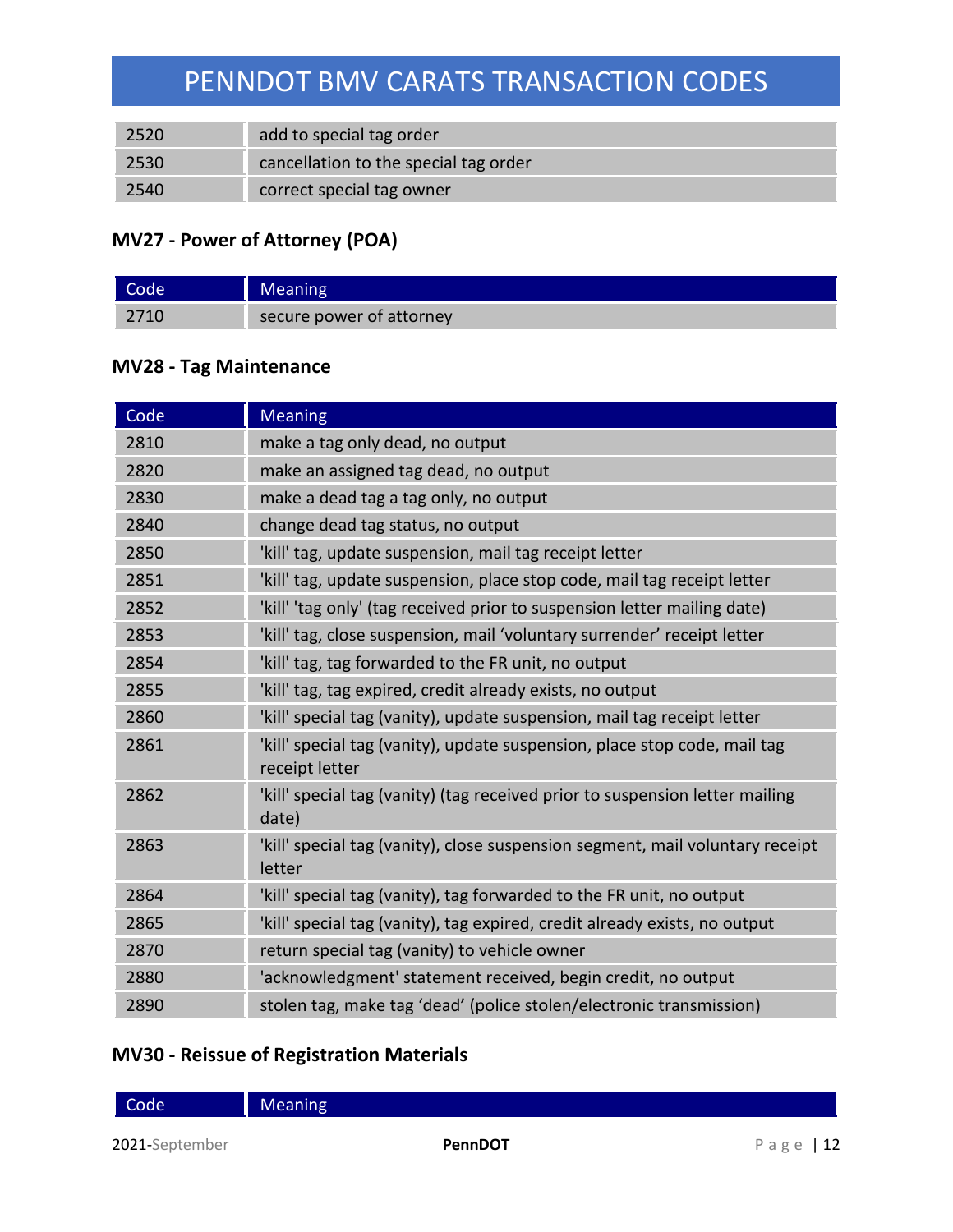| 3010 | registration materials                                |  |  |  |
|------|-------------------------------------------------------|--|--|--|
| 3011 | plate and renew                                       |  |  |  |
| 3012 | plate and VIN                                         |  |  |  |
| 3013 | plate, VIN, and renew                                 |  |  |  |
| 3014 | plate and weight sticker                              |  |  |  |
| 3015 | plate, weight sticker, and renew                      |  |  |  |
| 3016 | plate                                                 |  |  |  |
| 3020 | card                                                  |  |  |  |
| 3021 | card, weight sticker and sticker                      |  |  |  |
| 3022 | card and sticker                                      |  |  |  |
| 3023 | card and weight sticker                               |  |  |  |
| 3024 | card, sticker, and VIN                                |  |  |  |
| 3025 | card, sticker, weight, and VIN                        |  |  |  |
| 3026 | card and VIN                                          |  |  |  |
| 3030 | sticker                                               |  |  |  |
| 3031 | sticker and VIN                                       |  |  |  |
| 3032 | sticker and weight sticker                            |  |  |  |
| 3040 | <b>VIN Plate</b>                                      |  |  |  |
| 3041 | VIN, plate, and weight sticker                        |  |  |  |
| 3042 | VIN, plate, sticker, and weight sticker               |  |  |  |
| 3043 | VIN, plate, weight sticker, and renew                 |  |  |  |
| 3050 | weight sticker                                        |  |  |  |
| 3051 | weight sticker and renew                              |  |  |  |
| 3060 | biennial                                              |  |  |  |
| 3070 | renewal application                                   |  |  |  |
| 3080 | other materials                                       |  |  |  |
| 3099 | reissue reg - title, transfer, and general reissuance |  |  |  |

## **MV31 - Reissue of Registration Materials (Online Messengers)**

| Code | <b>Meaning</b>          |
|------|-------------------------|
| 3111 | reissue plate and renew |
| 3116 | plate                   |
| 3120 | card                    |
| 3122 | card and sticker        |
| 3130 | sticker                 |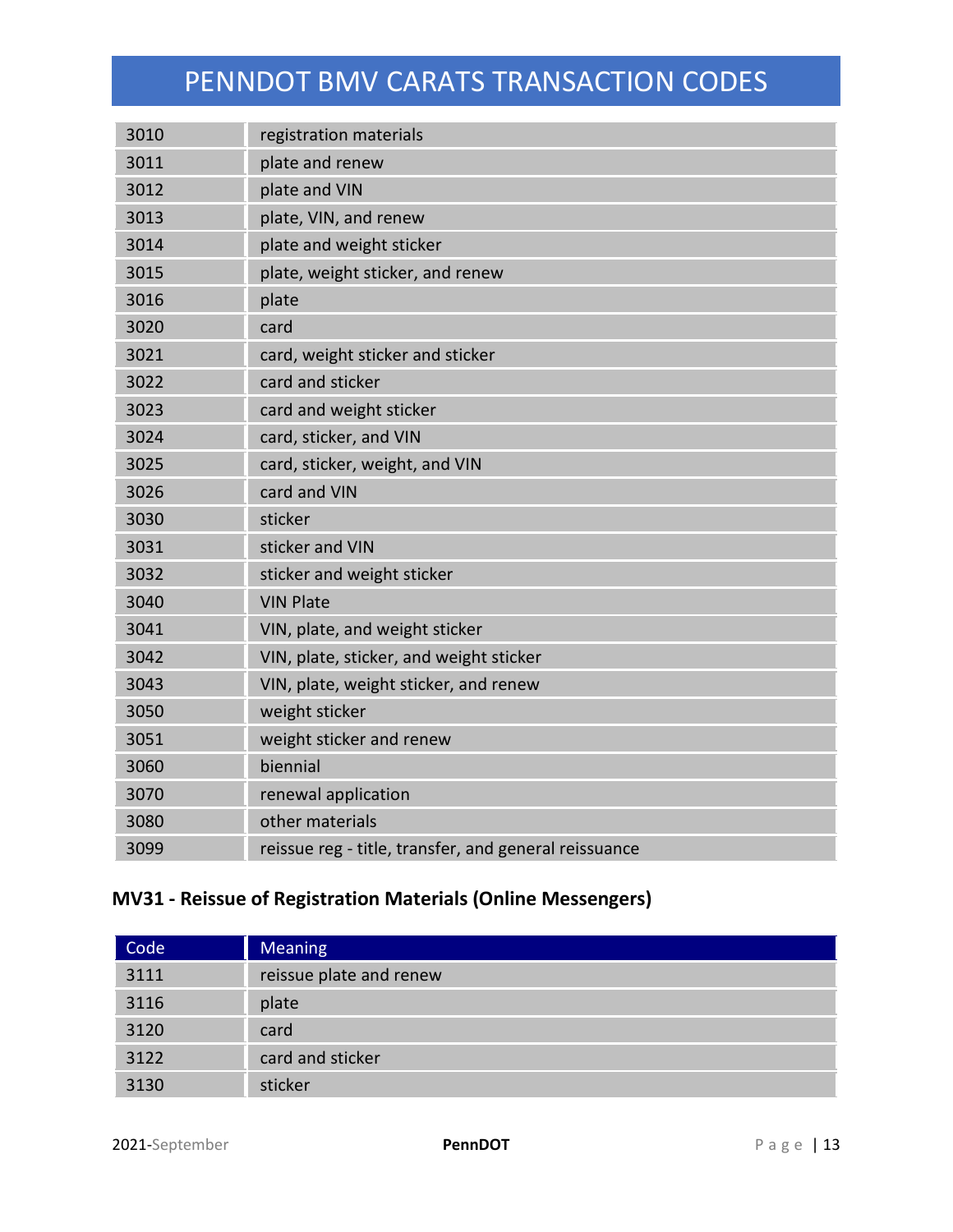#### **MV32 - Dealer Transactions**

| Code | <b>Meaning</b>                                          |
|------|---------------------------------------------------------|
| 3201 | add new dealer, bond co info & pay recovery fee         |
| 3202 | change dealer info and/or bond info                     |
| 3203 | change dealer info and/or bond info and stop code maint |
| 3204 | change dealer info and/or bond info and apply payment   |
| 3205 | stop code maintenance                                   |
| 3206 | apply payment                                           |
| 3207 | delete dealer                                           |
| 3208 | change bond info only                                   |
| 3209 | change bond info and apply payment                      |
| 3210 | change bond info and stop code maint                    |

### **MV33 - Vehicle Paid Information**

| Code | <b>Meaning</b>                                                                                                      |
|------|---------------------------------------------------------------------------------------------------------------------|
| 33xx | where 'x' equals one of 49 possible transaction codes, reflecting the<br>processing of a 'paid information' request |

#### **MV34 - Add/Remove/Modify Abandoned Vehicle Record**

| Code | <b>Meaning</b>                         |
|------|----------------------------------------|
| 3410 | create abandoned vehicle               |
| 3411 | create abandoned vehicle-value < \$501 |
| 3420 | abandoned vehicle maintenance          |
| 3430 | close/delete abandoned vehicle         |
| 3440 | close/delete abandoned vehicle         |
| 3480 | crush abandoned vehicle                |

# **MV38 – Financial Responsibility (FR) /Suspension Restoration/Rescind Processing (Online Messengers)**

| Code | <b>Meaning</b>                                                                                |
|------|-----------------------------------------------------------------------------------------------|
| 3810 | change status to 'complied', print 'acknowledge of proof' letter online                       |
| 3815 | change status to 'complied', print 'acknowledge of proof' letter online,<br>change of address |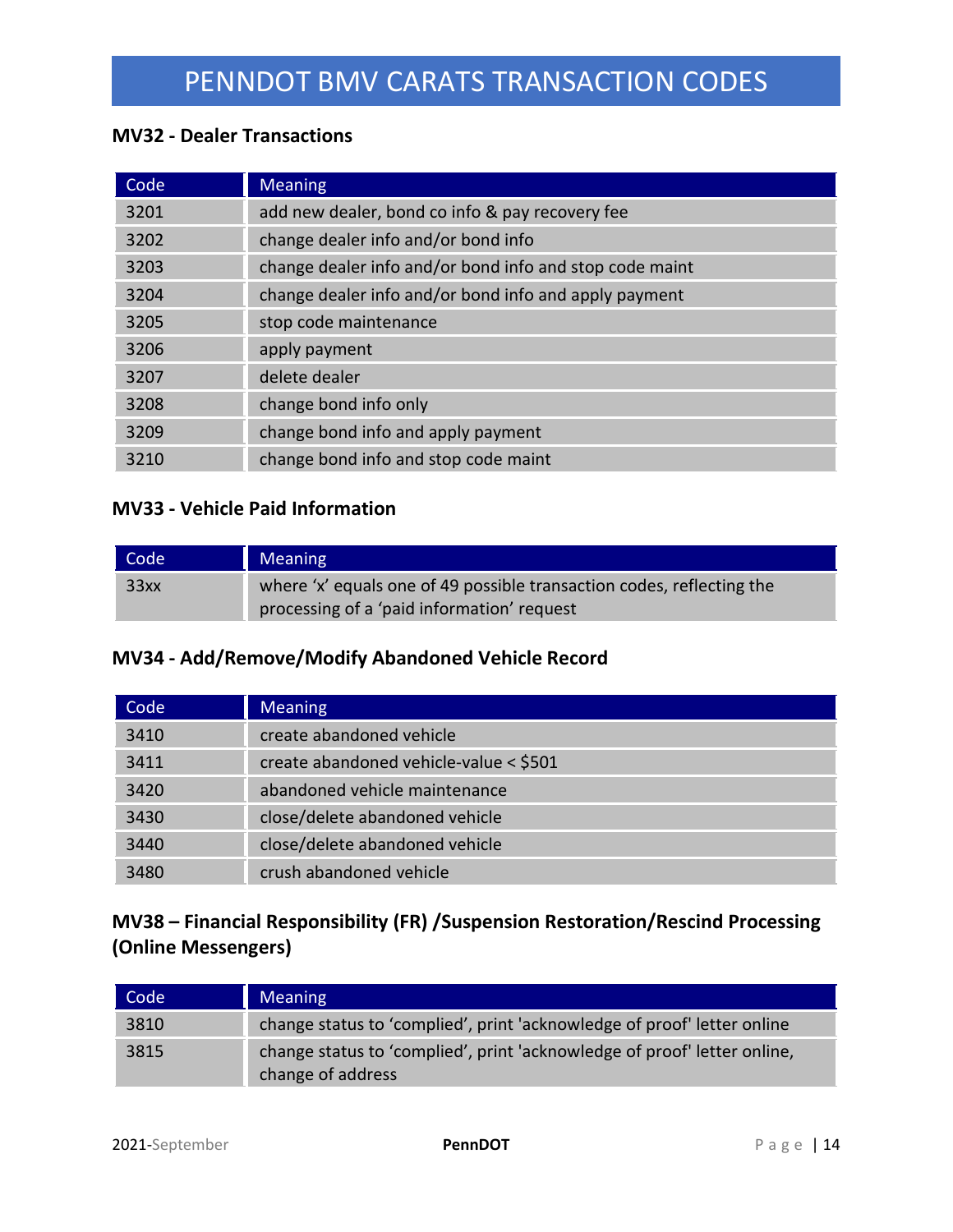| 3840 | update suspension with restoration fee or insurance information only, no<br>output         |
|------|--------------------------------------------------------------------------------------------|
| 3850 | restore, print restoration letter online, free tag replacement, mail<br>restoration letter |
| 3851 | restore, print restoration letter online & mail renewal application                        |
| 3852 | restore, print restoration letter online                                                   |
| 3860 | rescission, free tag replacement, produce rescind letter online                            |
| 3861 | rescission, mail renewal application and produce rescind letter online                     |
| 3862 | rescission & produce rescind letter online                                                 |

## **Pennsylvania Turnpike Commission Restoration (PTC)/Rescind Processing**

| Code | <b>Meaning</b>                |
|------|-------------------------------|
| 3880 | PTC restoration fee processed |
| 3881 | <b>PTC</b> rescind            |
| 3882 | PTC restore                   |

## **Philadelphia Parking Authority (PPA) Suspension Restoration/Rescind Processing (Online Messengers)**

| Code | <b>Meaning</b>                                                                |
|------|-------------------------------------------------------------------------------|
| 3897 | update suspension with PPA release date OR restoration fee only, no<br>output |
| 3898 | rescind, print rescind letter online                                          |
| 3899 | restore, print restore letter online                                          |

### **MV39 Financial Responsibility (FR) Reprint**

| Code <sup>1</sup> | <b>Meaning</b>                |
|-------------------|-------------------------------|
| 3910              | reprint comply letter online  |
| 3911              | reprint rescind letter online |
| 3912              | reprint restore letter online |

### **MV40 Transfer/Issue New Registration (Online Messengers)**

| Code <sup>1</sup> | <b>Meaning</b>        |
|-------------------|-----------------------|
| 4010              | transfer registration |
|                   | transfer and reissue  |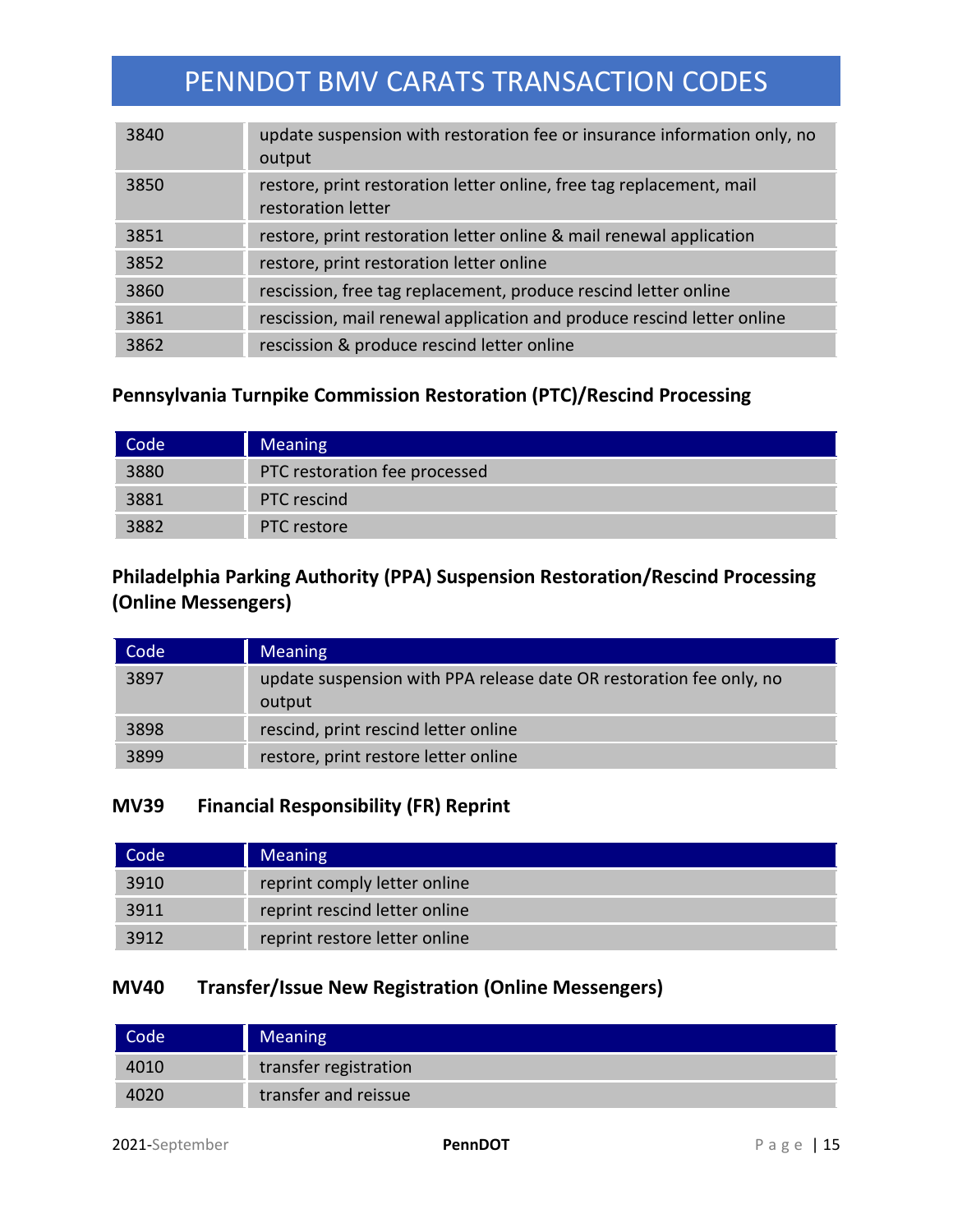| 4030 | transfer and exchange                                    |
|------|----------------------------------------------------------|
| 4040 | transfer and renew                                       |
| 4050 | transfer, reissue and renew                              |
| 4060 | transfer, exchange and renew                             |
| 4070 | issue new registration                                   |
| 4080 | transfer antique/classic (between relatives)             |
| 4090 | transfer antique/classic (non-relative)                  |
| 4099 | transfer/renew - title, transfer, and general reissuance |

## **MV45 - Carrier/Fleet Processing**

| Code | <b>Meaning</b>                       |
|------|--------------------------------------|
| 4500 | OOS suspension letter                |
| 4501 | establish a carrier/fleet            |
| 4502 | establish a fleet                    |
| 4503 | maintain fleet information           |
| 4504 | delete a fleet                       |
| 4505 | extend registration and waive axle   |
| 4506 | extend registration only             |
| 4507 | delete carrier                       |
| 4508 | change carrier name                  |
| 4510 | decrease registration and waive axle |
| 4511 | decrease registration                |

## **MV48 - Financial Responsibility (FR) /Suspension Restoration/Rescind Processing**

| Code | <b>Meaning</b>                                                                     |
|------|------------------------------------------------------------------------------------|
| 4805 | change status to 'update', change of address, no output                            |
| 4806 | change status to 'update', no output                                               |
| 4810 | change status to 'complied', mail 'acknowledge of proof'                           |
| 4815 | change status to 'complied', mail 'acknowledge proof' letter, change of<br>address |
| 4820 | restore pending appeal, mail restore pending appeal letter                         |
| 4825 | restore pending appeal, change of address, mail restore pending appeal<br>letter   |
| 4828 | reinstate INSP suspension, mail suspension letter                                  |
| 4829 | reinstate MCSAP suspension, mail suspension letter                                 |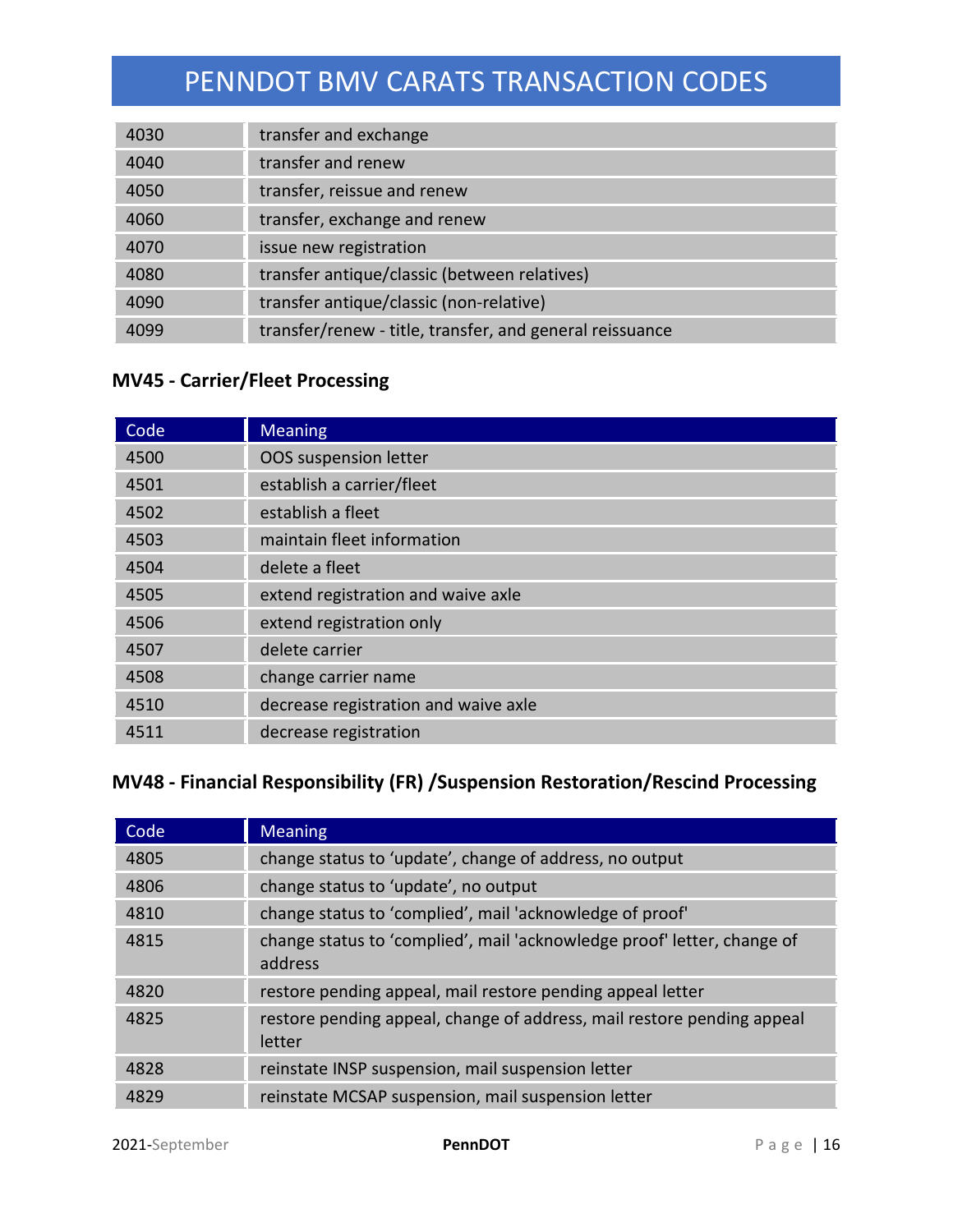| 4830 | reinstate suspension, mail suspension letter                                                                            |
|------|-------------------------------------------------------------------------------------------------------------------------|
| 4831 | reinstate suspension, place stop, mail suspension letter after an appeal<br>has been dismissed                          |
| 4832 | reinstate suspension, place stop, mail INSP suspension letter after an<br>appeal has been dismissed                     |
| 4833 | reinstate suspension, place stop, mail MCSAP suspension letter after an<br>appeal has been dismissed                    |
| 4834 | reinstate suspension, change of address, mail INSP suspension letter after<br>an appeal has been dismissed              |
| 4835 | reinstate suspension, change of address, mail suspension letter after an<br>appeal has been dismissed                   |
| 4836 | reinstate suspension, place stop code, change of address, mail suspension<br>letter after an appeal has been dismissed  |
| 4837 | reinstate suspension, change of address, mail MCSAP suspension letter<br>after an appeal has been dismissed             |
| 4838 | reinstate suspension, place stop, change of address, mail INSP suspension<br>letter after an appeal has been dismissed  |
| 4839 | reinstate suspension, place stop, change of address, mail MCSAP<br>suspension letter after an appeal has been dismissed |
| 4840 | update suspension with restoration fee or insurance information only, no<br>output                                      |
| 4845 | update suspension with restoration fee or insurance information only,<br>change of address, no output                   |
| 4850 | restore, free tag replacement, mail restoration letter                                                                  |
| 4851 | restore, mail renewal application and restoration letter                                                                |
| 4852 | restore, mail restoration letter                                                                                        |
| 4855 | restore, change of address, free tag replacement, mail restoration letter                                               |
| 4856 | restore, change of address, mail renewal application and restoration letter                                             |
| 4857 | restore, change of address, mail restoration letter                                                                     |
| 4860 | rescission, free tag replacement, mail rescind letter                                                                   |
| 4861 | rescission, mail renewal application and rescind letter                                                                 |
| 4862 | rescission, mail rescind letter                                                                                         |
| 4865 | rescission, change of address, free tag replacement, mail rescind letter                                                |
| 4866 | rescind, change of address, mail renewal application, and rescind letter                                                |
| 4867 | rescind, change of address, mail rescind letter                                                                         |
| 4870 | reject transaction, mail auto-correspondence letter                                                                     |
| 4880 | suspension updated, mail 'affidavit request' letter                                                                     |
| 4881 | suspension updated, mail 'affidavit required to rescind' letter                                                         |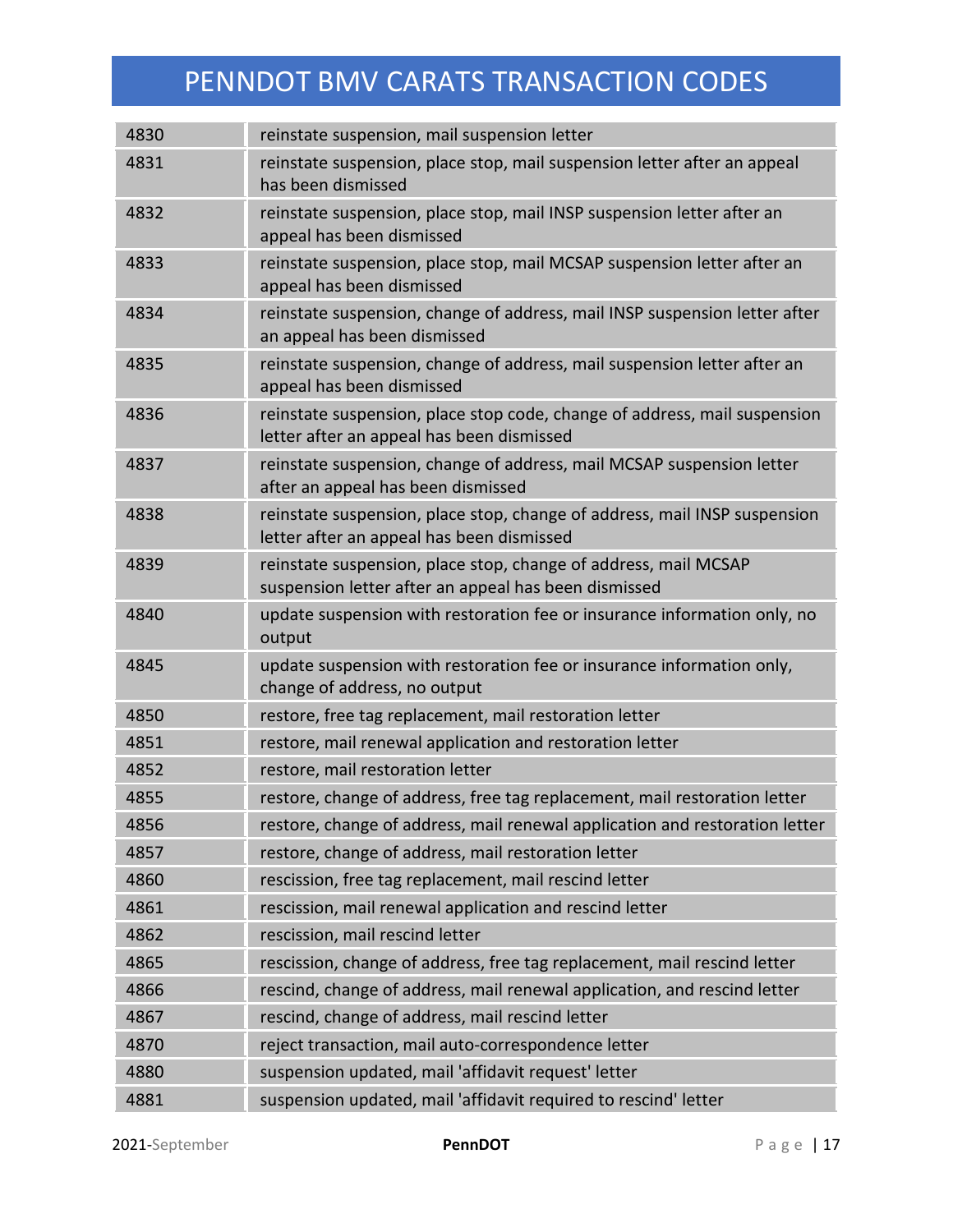| 4885 | suspension updated, change of address, mail 'affidavit request' letter               |
|------|--------------------------------------------------------------------------------------|
| 4886 | suspension updated, change of address, mail 'affidavit request to rescind'<br>letter |
| 4890 | suspension status updated to 'pending', mail suspension letter                       |
| 4892 | \$500 Civil Penalty from eGov and CARATS                                             |
| 4893 | Process FR Insurance Data from eGov and CARATS                                       |
| 4895 | suspension status updated to 'pending', change of address, mail<br>suspension letter |
| 4897 | FR \$500 Civil Penalty                                                               |
| 4898 | Satisfied Letter Issuance                                                            |

## **MV49 - Financial Responsibility (FR) /Suspension Maintenance**

| Code | <b>Meaning</b>                                                                               |
|------|----------------------------------------------------------------------------------------------|
| 4901 | add suspension, no output                                                                    |
| 4905 | add suspension, no output                                                                    |
| 4910 | delete suspension detail, no output                                                          |
| 4915 | delete suspension root, no output                                                            |
| 4920 | maintain detail insurance and suspension information, no output                              |
| 4921 | maintain detail insurance and suspension information, mail rescind letter                    |
| 4922 | maintain detail insurance and suspension information, mail 'additional'<br>suspension letter |
| 4930 | maintain detail for previous insurance information, no output                                |
| 4931 | maintain detail for previous insurance information, mail rescind letter                      |
| 4932 | maintain detail for previous insurance information, mail 'additional'<br>suspension letter   |
| 4940 | maintain detail, proof of insurance, no output                                               |
| 4941 | maintain detail, proof of insurance, mail rescind letter                                     |
| 4942 | maintain detail, proof of insurance, mail 'additional' suspension letter                     |
| 4950 | maintain detail, suspension information, mail suspension letter                              |
| 4951 | maintain detail, susp Info, mail rescind letter                                              |
| 4952 | maintain detail, susp Info, mail 'additional' suspension letter                              |
| 4960 | maintain root, insurance and suspension info, no output                                      |
| 4961 | maintain root, insurance and suspension info, mail restoration letter                        |
| 4970 | maintain root, fee info, no output                                                           |
| 4971 | maintain root, fee Info, mail restoration letter                                             |
| 4980 | maintain root, insurance info, no output                                                     |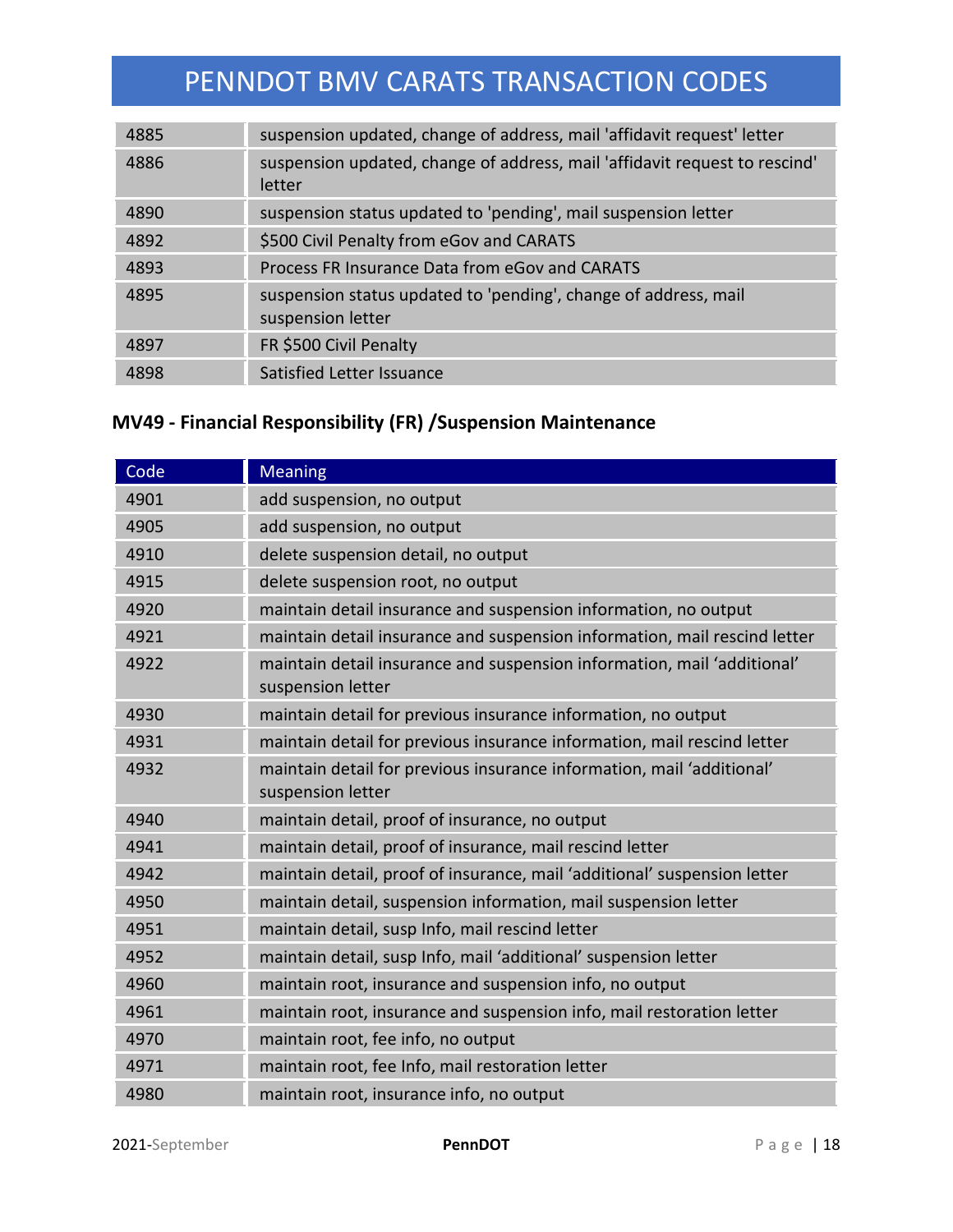| 4981 | maintain root, insurance info, mail restoration letter  |
|------|---------------------------------------------------------|
| 4990 | maintain root, suspension info, no output               |
| 4991 | maintain root, suspension info, mail restoration letter |

## **MV50 - Miscellaneous Suspension Processing**

| Code | <b>Meaning</b>                                       |
|------|------------------------------------------------------|
| 5010 | 1786F suspension, mail suspension letter             |
| 5020 | 6308 citation, mail 'proof' letter                   |
| 5030 | citation, non-stackable, audit trail only, no output |

#### **MV52 - Fleet Invoice Maintenance**

| Code | <b>Meaning</b>                              |
|------|---------------------------------------------|
| 5201 | add invoice segment                         |
| 5202 | delete invoice                              |
| 5203 | reassign vehicle to new invoice             |
| 5204 | delete vehicle from invoice                 |
| 5205 | assign new WID number for invoice           |
| 5210 | add a vehicle                               |
| 5211 | fleet to fleet transfer                     |
| 5212 | change equipment number                     |
| 5213 | delete a vehicle                            |
| 5220 | add a vehicle and change registration info  |
| 5221 | fleet to fleet transfer and change reg info |
| 5222 | change equipment number and change reg info |
| 5223 | delete equipment number and change reg info |
| 5224 | change registration information             |
| 5230 | reissue registration materials              |
| 5240 | reissue all vehicle registration materials  |
| 5250 | renewal-invoice line item                   |
| 5270 | fleet transfer                              |
| 5271 | fleet transfer and reissue reg materials    |
| 5272 | fleet transfer and exchange registration    |
| 5273 | fleet vehicle - new registration            |
| 5280 | fleet transfer                              |
| 5281 | fleet transfer and reissue reg materials    |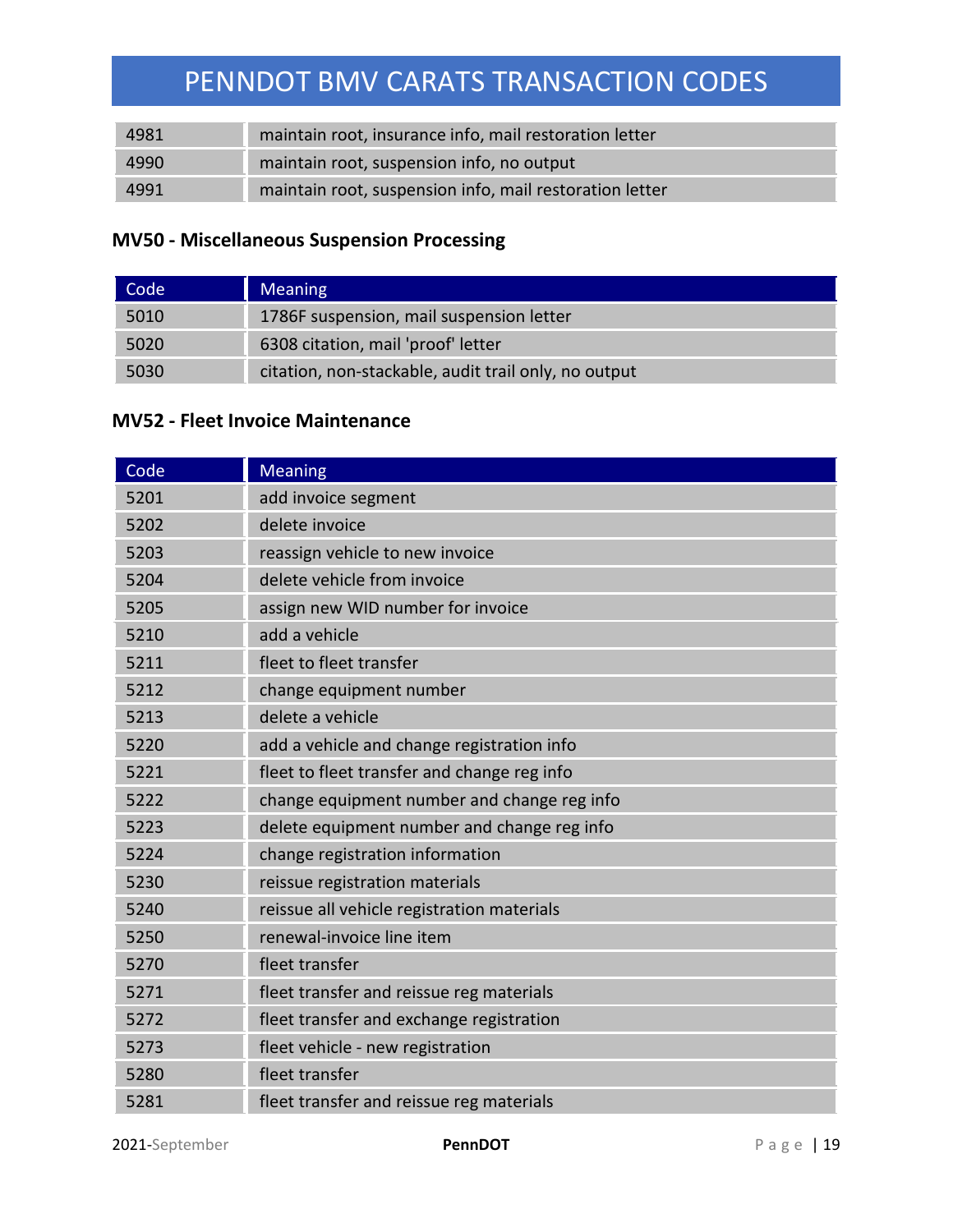| 5282 | fleet transfer and exchange registration |
|------|------------------------------------------|
| 5283 | fleet vehicle - new registration         |
| 5890 | post invoice                             |
| 5891 | recalculate fees and print invoice       |
| 5892 | reprint credentials                      |

### **MV53 - Carrier Account Processing**

| Code | <b>Meaning</b>                                  |
|------|-------------------------------------------------|
| 5310 | apply money from carrier                        |
| 5320 | apply money from a fee remit file               |
| 5330 | apply money from cash, check, or check exchange |
| 5340 | issue check exchange                            |
| 5350 | issue refund                                    |

## **MV78 - Miscellaneous Title Maintenance**

| Code | <b>Meaning</b>                           |
|------|------------------------------------------|
| 7810 | miscellaneous Maintenance                |
| 7840 | organ donor trust fund payment (credit)  |
| 7841 | organ donor trust fund payment (implied) |
| 7842 | organ donor trust fund (debit)           |
| 7843 | Vet Trust fund payment (credit)          |
| 7844 | ODTF & VTF payment (credit)              |
| 7850 | Local Use Fee Payment                    |

### **MV81 – Refund Processing**

| Code | <b>Meaning</b>                                  |
|------|-------------------------------------------------|
| 8102 | add manual 'other' refund                       |
| 8103 | issue check exchange                            |
| 8104 | delete manual 'other' refund                    |
| 8110 | add manual VR adjustment                        |
| 8120 | add DL manual refund                            |
| 8130 | delete VR manual refund                         |
| 8140 | delete DL manual refund                         |
| 8150 | add VR manual refund/delete suspension database |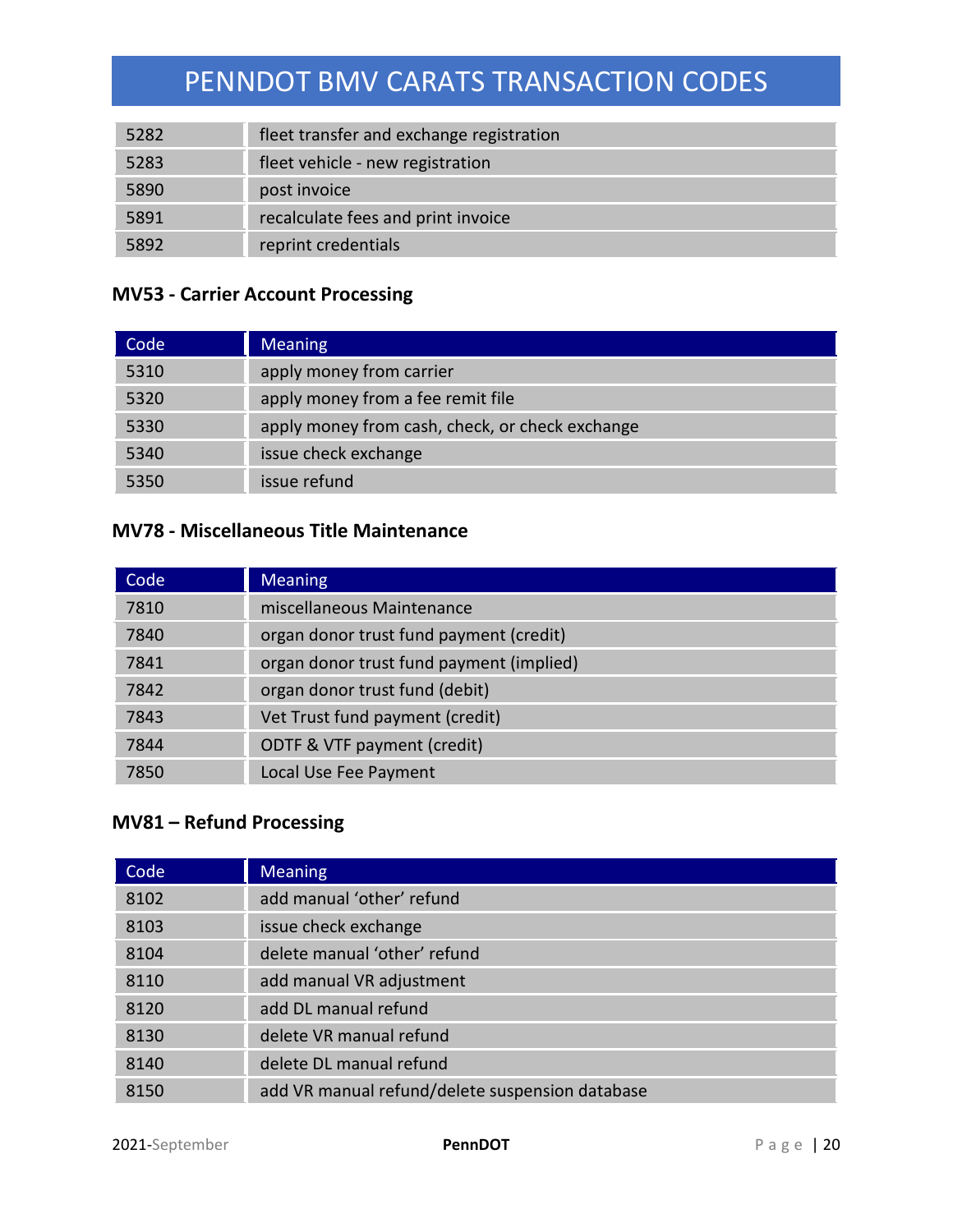| 8160 | VR charge card refund                 |
|------|---------------------------------------|
| 8161 | DL charge card refund                 |
| 8170 | add VR manual refund/delete fee remit |
| 8180 | update existing refund                |
| 8190 | delete VR automatic refund            |
| 8195 | delete DL automatic refund            |

## **MV82 - Return Check Maintenance**

| Code | <b>Meaning</b>                                                  |
|------|-----------------------------------------------------------------|
| 8201 | apply early payment                                             |
| 8202 | apply refund                                                    |
| 8203 | apply agency collection                                         |
| 8204 | write-off case                                                  |
| 8205 | charge-off case                                                 |
| 8206 | referral of case                                                |
| 8207 | warrant action                                                  |
| 8208 | complaint filed                                                 |
| 8209 | delete payment or refund                                        |
| 8210 | create return check case                                        |
| 8215 | delete return check case                                        |
| 8220 | create ARP audit                                                |
| 8230 | create 'will bill' case                                         |
| 8221 | <b>Create Inspections Fine</b>                                  |
| 8230 | create "will bill" case                                         |
| 8240 | miscellaneous maintenance                                       |
| 8250 | apply payment                                                   |
| 8255 | apply cash payment                                              |
| 8260 | reprint invoice                                                 |
| 8270 | place 'R' stop                                                  |
| 8280 | remove 'R' stop                                                 |
| 8290 | remove 'A' stop                                                 |
| 8291 | apply payment/restore susp/send restoration letter              |
| 8292 | apply payment/restore susp/send restoration notice/free reissue |
| 8293 | apply payment/restore suspension/no letter (multiple susp)      |
| 8294 | apply payment/rescind suspension/generate rescind notice        |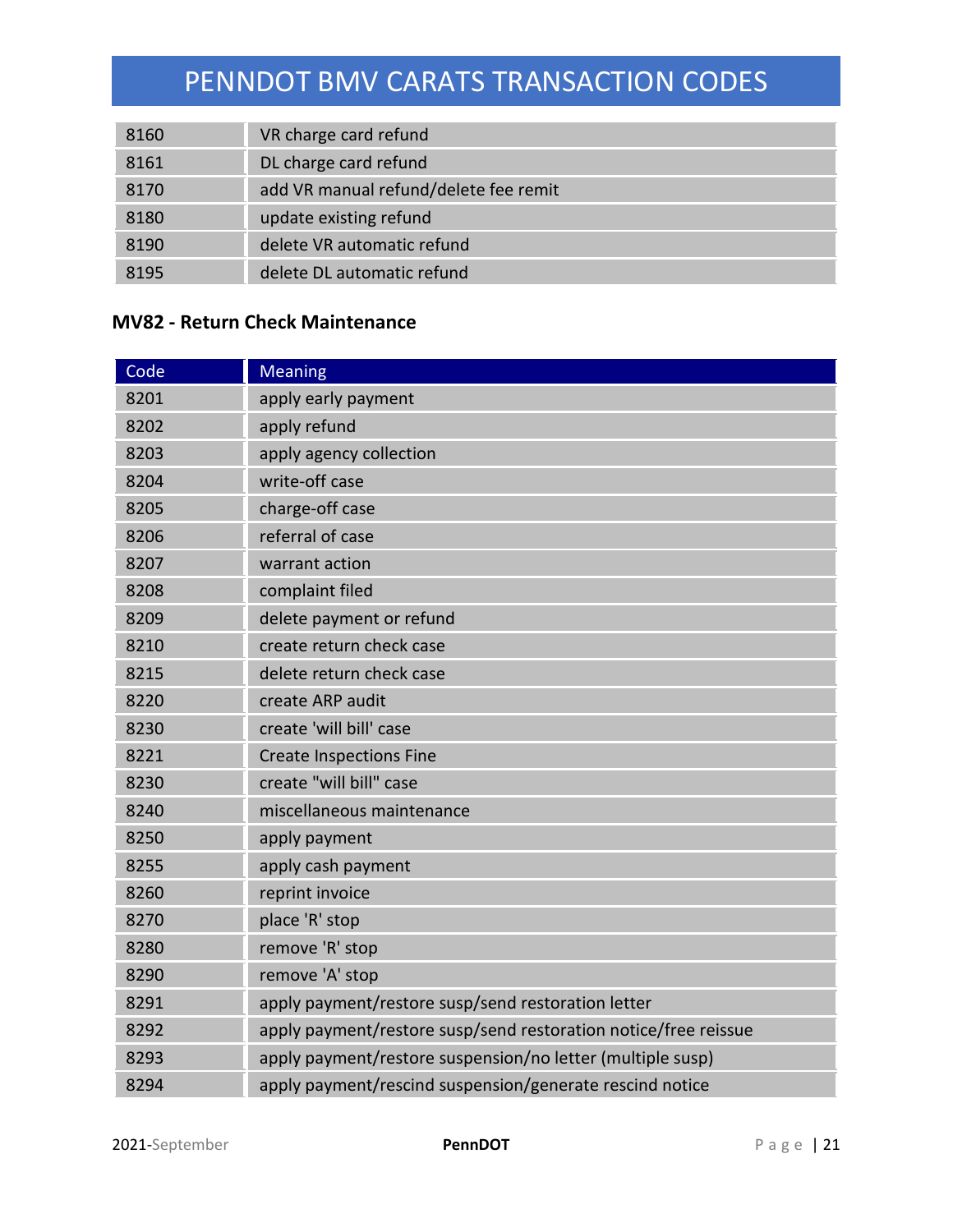## **MV90 - Registration Renewal**

| Code | <b>Meaning</b>                                                                         |
|------|----------------------------------------------------------------------------------------|
| 9010 | registration renewal                                                                   |
| 9020 | registration renewal with change of name/address                                       |
| 9040 | registration renewal/donation to ODTF                                                  |
| 9041 | registration renewal with change of name/address-donation to organ<br>donor trust fund |
| 9050 | registration renewal/donation VTF                                                      |
| 9051 | registration renewal with change of name/address - donation to VTF                     |
| 9060 | registration renewal donation ODTF & VTF                                               |
| 9061 | registration renewal with change of name/address - donation to ODTF &<br><b>VTF</b>    |

## **MV91 - Registration Renewal (Self-Service Terminals) (no longer used)**

| Code | <b>Meaning</b>                 |
|------|--------------------------------|
| 9110 | SST straight renewal           |
| 9120 | SST renewal and change address |
| 9130 | SST address change only        |

## **MV93 - Registration Renewal (Online Messengers Only)**

| Code | <b>Meaning</b>                                                                      |
|------|-------------------------------------------------------------------------------------|
| 9310 | registration renewal                                                                |
| 9320 | registration renewal and address change                                             |
| 9340 | registration renewal/donation to ODTF                                               |
| 9341 | registration renewal with change of address & donation to ODTF                      |
| 9350 | registration renewal/donation VTF                                                   |
| 9351 | registration renewal with change of name/address - donation to VTF                  |
| 9360 | registration renewal donation ODTF & VTF                                            |
| 9361 | registration renewal with change of name/address - donation to ODTF &<br><b>VTF</b> |

## **MV-96 - In Transit Tag**

| Code | <b>Meaning</b>          |
|------|-------------------------|
| 9610 | in-transit tag issuance |